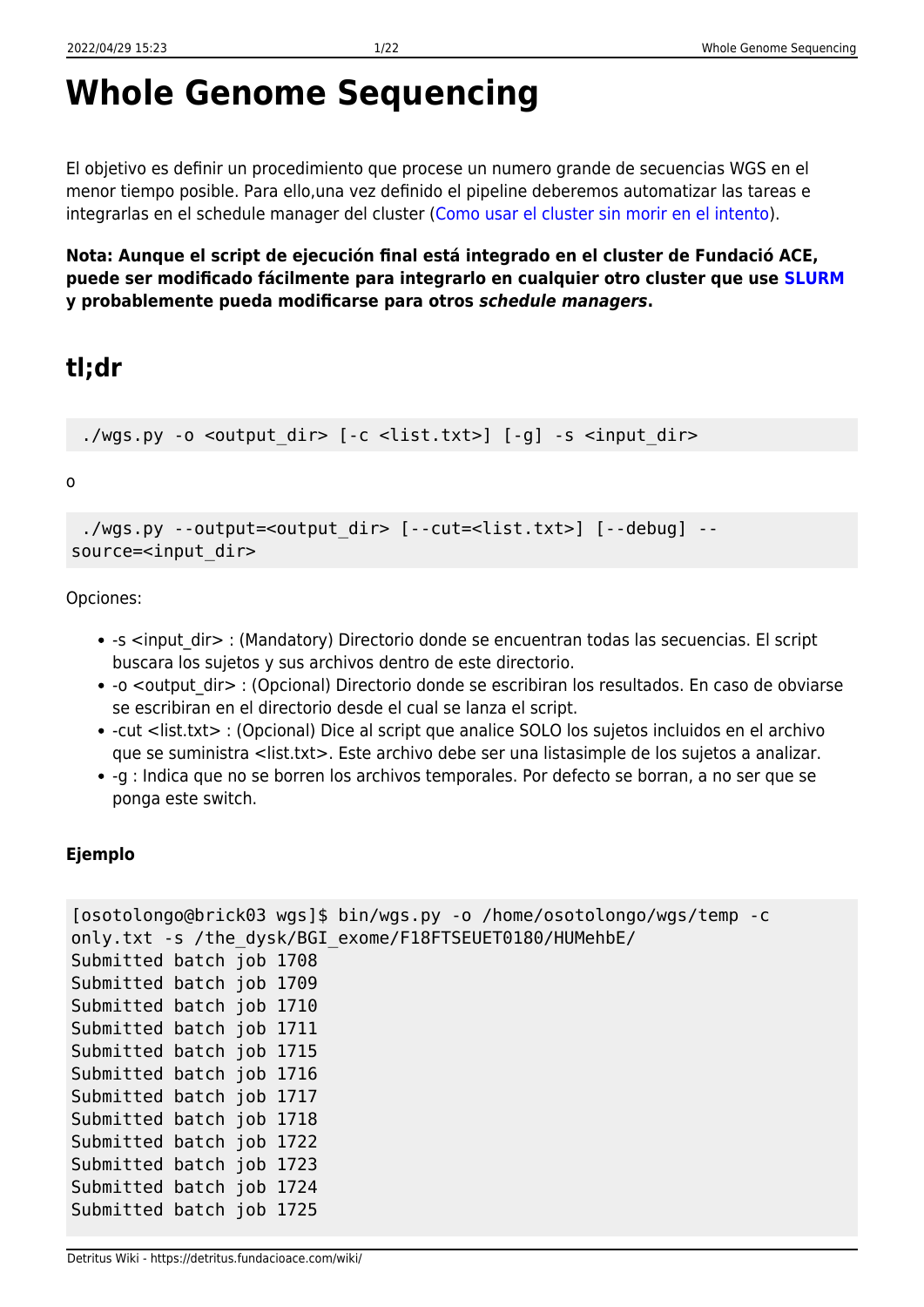| Submitted batch job 1729          |                        |                        |                           |              |             |              |  |
|-----------------------------------|------------------------|------------------------|---------------------------|--------------|-------------|--------------|--|
| [osotolongo@brick03 wgs]\$ squeue |                        |                        |                           |              |             |              |  |
|                                   | <b>JOBID PARTITION</b> | <b>NAME</b>            | USER ST                   |              | <b>TIME</b> | <b>NODES</b> |  |
| NODELIST (REASON)                 |                        |                        |                           |              |             |              |  |
|                                   | 1712                   |                        | fast sam seq- osotolon PD |              | 0:00        | $\mathbf 1$  |  |
| (Dependency)                      |                        |                        |                           |              |             |              |  |
| (Dependency)                      | 1713                   |                        | fast verify s osotolon PD |              | 0:00        | $\mathbf 1$  |  |
|                                   | 1714                   |                        | fast validate osotolon PD |              | 0:00        | $\mathbf 1$  |  |
| (Dependency)                      |                        |                        |                           |              |             |              |  |
|                                   | 1719                   |                        | fast sam seq- osotolon PD |              | 0:00        | $\mathbf{1}$ |  |
| (Dependency)                      |                        |                        |                           |              |             |              |  |
|                                   | 1720                   |                        | fast verify s osotolon PD |              | 0:00        | $\mathbf 1$  |  |
| (Dependency)                      |                        |                        |                           |              |             |              |  |
|                                   | 1721                   |                        | fast validate osotolon PD |              | 0:00        | $\mathbf 1$  |  |
| (Dependency)                      |                        |                        |                           |              |             |              |  |
|                                   | 1726                   |                        | fast sam seq- osotolon PD |              | 0:00        | $\mathbf{1}$ |  |
| (Dependency)                      |                        |                        |                           |              |             |              |  |
|                                   | 1727                   |                        | fast verify s osotolon PD |              | 0:00        | $\mathbf{1}$ |  |
| (Dependency)                      |                        |                        |                           |              |             |              |  |
|                                   | 1728                   |                        | fast validate osotolon PD |              | 0:00        | $\mathbf{1}$ |  |
| (Dependency)                      | 1729                   |                        | fast wgs end osotolon PD  |              | 0:00        | $\mathbf{1}$ |  |
| (Dependency)                      |                        |                        |                           |              |             |              |  |
|                                   | 1708                   | fast sam seq- osotolon |                           | $\mathsf{R}$ | 0:10        | 1 brick01    |  |
|                                   | 1709                   | fast sam seq- osotolon |                           | $\mathsf{R}$ | 0:10        | 1 brick01    |  |
|                                   | 1710                   | fast sam_seq- osotolon |                           | $\mathsf{R}$ | 0:10        | 1 brick01    |  |
|                                   | 1711                   | fast sam seq- osotolon |                           | $\mathsf{R}$ | 0:10        | 1 brick01    |  |
|                                   | 1715                   | fast sam seq- osotolon |                           | $\mathsf{R}$ | 0:10        | 1 brick01    |  |
|                                   | 1716                   | fast sam seq- osotolon |                           | $\mathsf{R}$ | 0:07        | 1 brick01    |  |
|                                   | 1717                   | fast sam_seq- osotolon |                           | R            | 0:07        | 1 brick01    |  |
|                                   | 1718                   | fast sam seq- osotolon |                           | $\mathsf{R}$ | 0:07        | 1 brick01    |  |
|                                   | 1722                   | fast sam seq- osotolon |                           | $\mathsf R$  | 0:07        | 1 brick02    |  |
|                                   | 1723                   | fast sam seq- osotolon |                           | $\mathsf R$  | 0:07        | 1 brick02    |  |
|                                   | 1724                   | fast sam seq- osotolon |                           | $\mathsf R$  | 0:07        | 1 brick02    |  |
|                                   | 1725                   | fast sam_seq- osotolon |                           | $\mathsf{R}$ | 0:07        | 1 brick02    |  |

## **Pipeline**

Primeramente hemos de definir el pipeline que se correra dentro del cluster. Aqui se ha de tener cuidado porque todas las herramientas y archivos han de ser accesibles desde cualquier nodo. En aras del siguiente paso podemos dividir el proceso en varios trozos. Tomemos por ejemplo el sujeto seq-5. Aqui los pasos son,

```
/nas/usr/local/bin/bwa mem -t 4 -R
"@RG\tID:V300016291_L01_549\tSM:seq5\tPL:BGI\tPI:380" -M
/the_dysk/BGI_exome/reference/Homo_sapiens_assembly38
/the_dysk/BGI_exome/F18FTSEUET0180/HUMehbE/seq-5/V300016291_L01_549_1.fq.gz
/the_dysk/BGI_exome/F18FTSEUET0180/HUMehbE/seq-5/V300016291_L01_549_2.fq.gz
```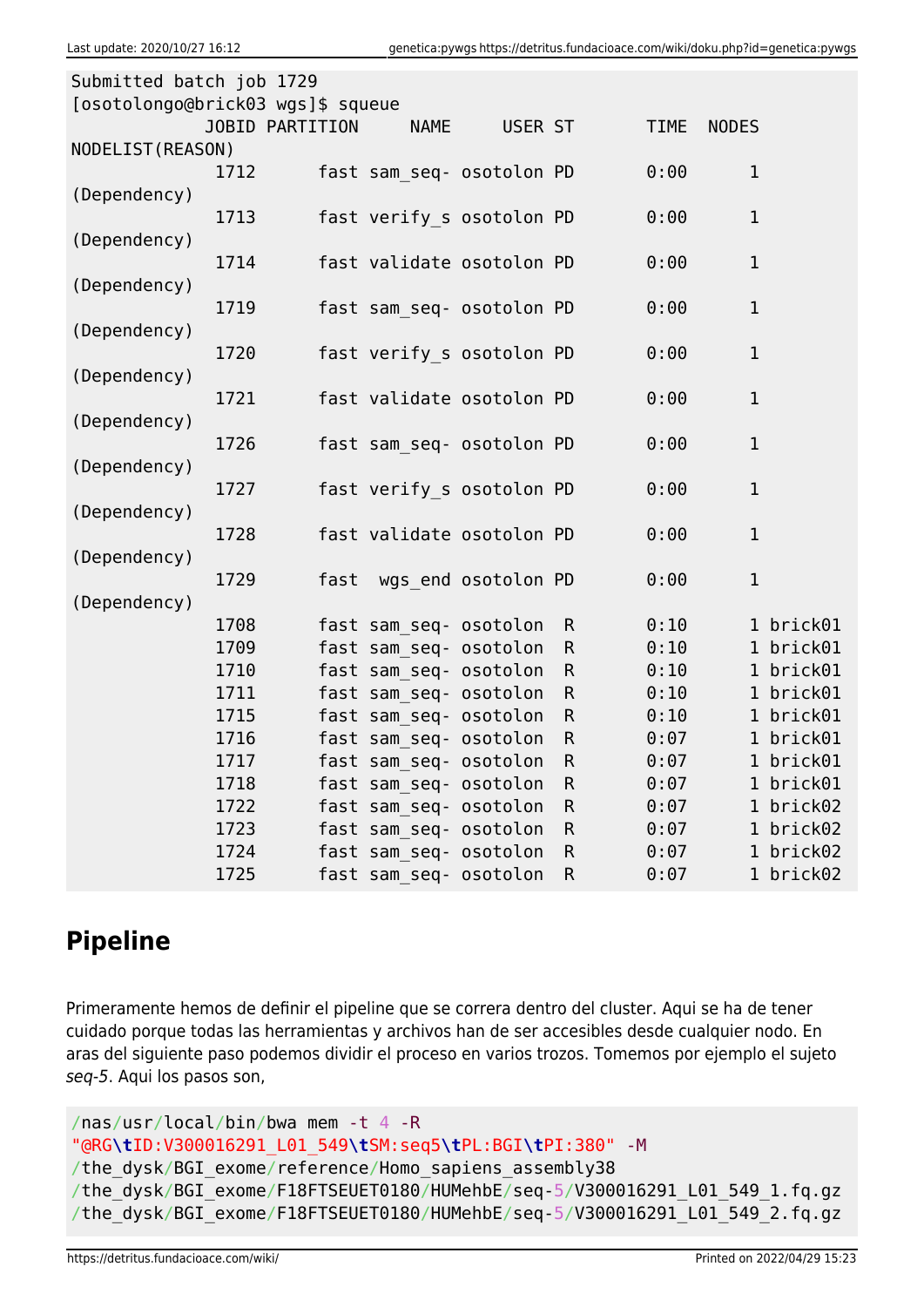> /the dysk/BGI exome/F18FTSEUET0180/WGS/seq-5/tmp/seq5 0.sam

/nas/usr/local/bin/bwa mem -t 4 -R "@RG**\t**ID:V300016291\_L01\_550**\t**SM:seq5**\t**PL:BGI**\t**PI:380" -M /the\_dysk/BGI\_exome/reference/Homo\_sapiens\_assembly38 /the\_dysk/BGI\_exome/F18FTSEUET0180/HUMehbE/seq-5/V300016291\_L01\_550\_1.fq.gz /the\_dysk/BGI\_exome/F18FTSEUET0180/HUMehbE/seq-5/V300016291\_L01\_550\_2.fq.gz > /the\_dysk/BGI\_exome/F18FTSEUET0180/WGS/seq-5/tmp/seq5\_1.sam /nas/usr/local/bin/bwa mem -t 4 -R "@RG**\t**ID:V300016291\_L01\_551**\t**SM:seq5**\t**PL:BGI**\t**PI:380" -M /the dysk/BGI exome/reference/Homo sapiens assembly38 /the\_dysk/BGI\_exome/F18FTSEUET0180/HUMehbE/seq-5/V300016291\_L01\_551\_1.fq.gz /the\_dysk/BGI\_exome/F18FTSEUET0180/HUMehbE/seq-5/V300016291\_L01\_551\_2.fq.gz > /the dysk/BGI exome/F18FTSEUET0180/WGS/seq-5/tmp/seq5\_2.sam /nas/usr/local/bin/bwa mem -t 4 -R "@RG**\t**ID:V300016291\_L01\_552**\t**SM:seq5**\t**PL:BGI**\t**PI:380" -M /the dysk/BGI exome/reference/Homo sapiens assembly38 /the dysk/BGI exome/F18FTSEUET0180/HUMehbE/seq-5/V300016291 L01 552 1.fq.gz /the\_dysk/BGI\_exome/F18FTSEUET0180/HUMehbE/seq-5/V300016291\_L01\_552\_2.fq.gz > /the\_dysk/BGI\_exome/F18FTSEUET0180/WGS/seq-5/tmp/seq5\_3.sam **java** -Djava.io.tmpdir=/nas/osotolongo/tmp/ -Xmx8g -jar /nas/usr/local/bin/picard.jar MergeSamFiles I=/the\_dysk/BGI\_exome/F18FTSEUET0180/WGS/seq-5/tmp/seq5\_0.sam I=/the\_dysk/BGI\_exome/F18FTSEUET0180/WGS/seq-5/tmp/seq5\_1.sam I=/the\_dysk/BGI\_exome/F18FTSEUET0180/WGS/seq-5/tmp/seq5\_2.sam I=/the\_dysk/BGI\_exome/F18FTSEUET0180/WGS/seq-5/tmp/seq5\_3.sam O=/the\_dysk/BGI\_exome/F18FTSEUET0180/WGS/seq-5/tmp/seq5.sam **java** -Djava.io.tmpdir=/nas/osotolongo/tmp/ -Xmx8g -jar /nas/usr/local/bin/picard.jar SortSam I=/the\_dysk/BGI\_exome/F18FTSEUET0180/WGS/seq-5/tmp/seq5.sam O=/the\_dysk/BGI\_exome/F18FTSEUET0180/WGS/seq-5/tmp/seq5\_sorted.bam SORT ORDER=coordinate /nas/software/samtools/bin/samtools index /the\_dysk/BGI\_exome/F18FTSEUET0180/WGS/seq-5/tmp/seq5\_sorted.bam /nas/usr/local/bin/verifyBamID --vcf /the\_dysk/BGI\_exome/reference/hapmap\_3.3.hg38.vcf.gz --bam /the\_dysk/BGI\_exome/F18FTSEUET0180/WGS/seq-5/tmp/seq5\_sorted.bam --chip-none --maxDepth 1000 --precise --verbose --ignoreRG --out /the\_dysk/BGI\_exome/F18FTSEUET0180/WGS/seq-5/results/seq5\_verifybam |& **grep** -v "Skipping marker" **java** -Djava.io.tmpdir=/nas/osotolongo/tmp/ -Xmx8g -jar /nas/usr/local/bin/picard.jar ValidateSamFile IGNORE=MATE\_NOT\_FOUND IGNORE=MISSING\_READ\_GROUP IGNORE=RECORD\_MISSING\_READ\_GROUP I=/the\_dysk/BGI\_exome/F18FTSEUET0180/WGS/seq-5/tmp/seq5\_sorted.bam **java** -Djava.io.tmpdir=/nas/osotolongo/tmp/ -Xmx8g -jar

/nas/usr/local/bin/picard.jar MarkDuplicates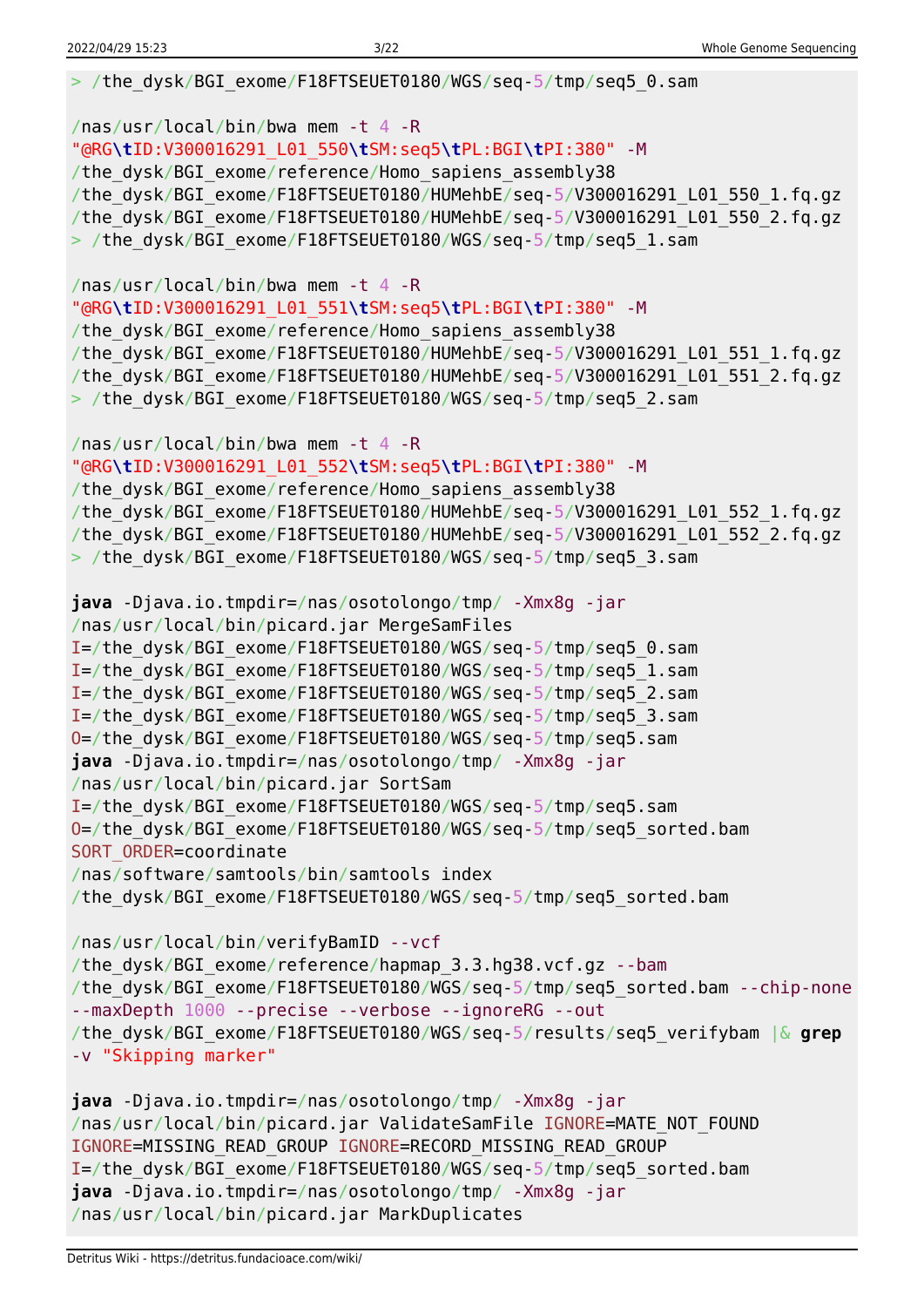| I=/the dysk/BGI exome/F18FTSEUET0180/WGS/seq-5/tmp/seq5 sorted.bam                     |
|----------------------------------------------------------------------------------------|
| 0=/the_dysk/BGI_exome/F18FTSEUET0180/WGS/seq-5/tmp/seq5_GATKready.bam                  |
| METRICS_FILE=/the_dysk/BGI_exome/F18FTSEUET0180/WGS/seq-5/tmp/seq5_metrics.t           |
| xt QUIET=true MAX RECORDS IN RAM=2000000 ASSUME SORTED=TRUE                            |
| <b>CREATE INDEX=TRUE</b>                                                               |
| java -jar /nas/usr/local/opt/gatk3/GenomeAnalysisTK.jar -T DepthOfCoverage -           |
| R /the_dysk/BGI_exome/reference/Homo_sapiens_assembly38.fasta -nt 1 -ct 10 -           |
| ct 15 -ct 20 -ct 30 --omitDepthOutputAtEachBase --omitIntervalStatistics --            |
| omitLocusTable -L                                                                      |
| /the dysk/BGI exome/reference/MGI Exome Capture V5 bis2.bed - I                        |
| /the_dysk/BGI_exome/F18FTSEUET0180/WGS/seq-5/tmp/seq5_GATKready.bam - o                |
| /the dysk/BGI exome/F18FTSEUET0180/WGS/seq-5/results/seq5 exome coverage               |
| singularity run --cleanenv -B /nas:/nas -B /the dysk:/the dysk                         |
| /usr/local/bin/gatk4.simg gatk --java-options "-                                       |
| DGATK_STACKTRACE_ON_USER_EXCEPTION=true -Xmx16G" BaseRecalibrator - I                  |
| /the dysk/BGI exome/F18FTSEUET0180/WGS/seq-5/tmp/seq5 GATKready.bam -R                 |
|                                                                                        |
| /the_dysk/BGI_exome/reference/Homo_sapiens_assembly38.fasta --known-sites              |
| /the_dysk/BGI_exome/reference/Mills_and_1000G_gold_standard.indels.hg38.vcf.           |
| gz --known-sites /the_dysk/BGI_exome/reference/dbsnp_146.hg38.vcf.gz --<br>known-sites |
| /the_dysk/BGI_exome/reference/1000G_phase1.snps.high_confidence.hg38.vcf.gz            |
| -0 /the dysk/BGI exome/F18FTSEUET0180/WGS/seq-5/tmp/seq5 recal data.table1             |
| singularity run --cleanenv -B /nas:/nas -B /the_dysk:/the_dysk                         |
| /usr/local/bin/gatk4.simg gatk --java-options "-                                       |
| DGATK_STACKTRACE_ON_USER_EXCEPTION=true -Xmx16G" ApplyBQSR -R                          |
| /the dysk/BGI exome/reference/Homo sapiens assembly38.fasta - I                        |
| /the_dysk/BGI_exome/F18FTSEUET0180/WGS/seq-5/tmp/seq5_GATKready.bam -bqsr-             |
| recal-file                                                                             |
| /the_dysk/BGI_exome/F18FTSEUET0180/WGS/seq-5/tmp/seq5_recal_data.table1 -0             |
| /the dysk/BGI exome/F18FTSEUET0180/WGS/seq-5/results/seq5 recal.bam                    |
| singularity run --cleanenv -B /nas:/nas -B /the_dysk:/the_dysk                         |
| /usr/local/bin/gatk4.simg gatk --java-options "-                                       |
| DGATK_STACKTRACE_ON_USER_EXCEPTION=true -Xmx16G" AnalyzeCovariates -bqsr               |
| /the_dysk/BGI_exome/F18FTSEUET0180/WGS/seq-5/tmp/seq5_recal_data.table1 --             |
| plots                                                                                  |
| /the dysk/BGI exome/F18FTSEUET0180/WGS/seq-5/results/seq5 AnalyzeCovariates.           |
| pdf                                                                                    |
| singularity run --cleanenv -B /nas:/nas -B /the dysk:/the dysk                         |
| /usr/local/bin/gatk4.simg gatk --java-options "-                                       |
| DGATK_STACKTRACE_ON_USER_EXCEPTION=true -Xmx16G" BaseRecalibrator - I                  |
| /the dysk/BGI exome/F18FTSEUET0180/WGS/seq-5/results/seq5 recal.bam -R                 |
| /the dysk/BGI exome/reference/Homo sapiens assembly38.fasta --known-sites              |
| /the dysk/BGI exome/reference/Mills and 1000G gold standard.indels.hg38.vcf.           |
| gz --known-sites /the dysk/BGI exome/reference/dbsnp 146.hg38.vcf.gz --                |
| known-sites                                                                            |
| /the_dysk/BGI_exome/reference/1000G_phase1.snps.high_confidence.hg38.vcf.gz            |
| -0 /the dysk/BGI exome/F18FTSEUET0180/WGS/seq-5/tmp/seq5 recal data.table2             |
| singularity run --cleanenv -B /nas:/nas -B /the dysk:/the dysk                         |
| /usr/local/bin/gatk4.simg gatk --java-options "-                                       |
| DGATK STACKTRACE ON USER EXCEPTION=true -Xmx16G" AnalyzeCovariates -before             |
| /the_dysk/BGI_exome/F18FTSEUET0180/WGS/seq-5/tmp/seq5_recal_data.table1 -              |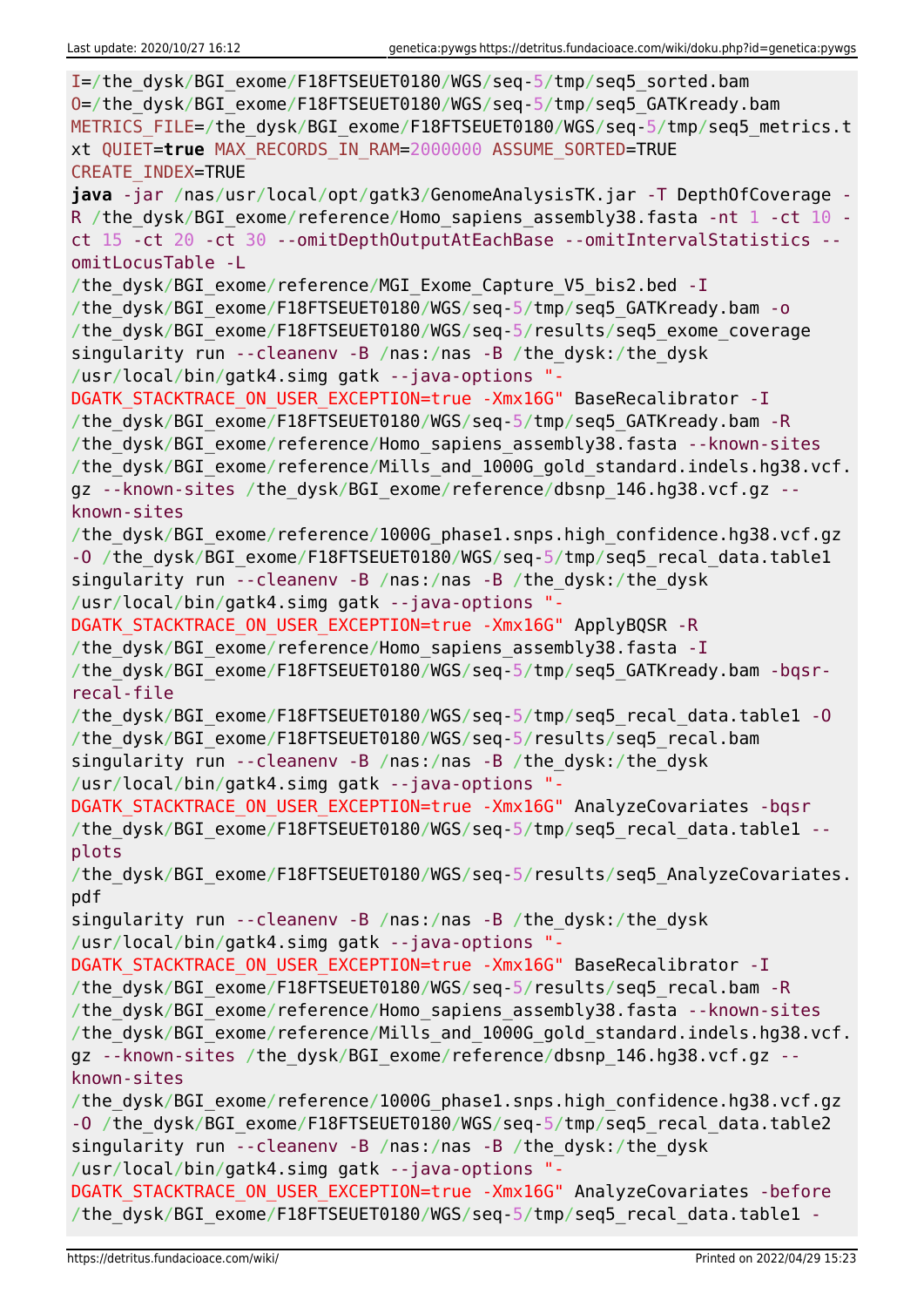#### after

```
/the dysk/BGI exome/F18FTSEUET0180/WGS/seq-5/tmp/seq5 recal data.table2 -
plots /the_dysk/BGI_exome/F18FTSEUET0180/WGS/seq-5/results/seq5_before-
after-plots.pdf
singularity run --cleanenv -B /nas:/nas -B /the_dysk:/the_dysk
/usr/local/bin/gatk4.simg gatk --java-options "-
DGATK STACKTRACE ON USER EXCEPTION=true -Xmx16G" HaplotypeCaller -R
/the dysk/BGI exome/reference/Homo sapiens assembly38.fasta -I
/the_dysk/BGI_exome/F18FTSEUET0180/WGS/seq-5/results/seq5_recal.bam -ERC
GVCF --dbsnp /the_dysk/BGI_exome/reference/dbsnp_146.hg38.vcf.gz -O
/the dysk/BGI exome/F18FTSEUET0180/WGS/seq-5/results/seq5 raw.snps.indels.g.
vcf.gz
singularity run --cleanenv -B /nas:/nas -B /the_dysk:/the_dysk
/usr/local/bin/gatk4.simg gatk --java-options "-
DGATK STACKTRACE ON USER EXCEPTION=true -Xmx16G -XX:+UseConcMarkSweepGC"
VariantEval -R /the dysk/BGI exome/reference/Homo sapiens assembly38.fasta -
L /the dysk/BGI exome/reference/MGI Exome Capture V5 bis2.bed -D
/the_dysk/BGI_exome/reference/dbsnp_146.hg38.vcf.gz -O
/the dysk/BGI exome/F18FTSEUET0180/WGS/seq-5/results/seq5 eval.gatkreport --
eval
/the_dysk/BGI_exome/F18FTSEUET0180/WGS/seq-5/results/seq5_raw.snps.indels.g.
vcf.gz
```
Este pipeline se ha dividido en varios bloques que dependen unos de otros. Los 4 primeros son independientes y se pueden correr en paralelo. El numero 5 depende de la terminacion de los 4 primeros. Los bloques 6 y 7 dependen del numero 5 pero pueden correrse independientemente.

## **Paralelizacion**

El montaje correcto del pipeline permite la paralelizacioen del procediemiento dentro de cada secuenciacion, pero ademas, debe paralelizarse el procedimientp total. Es decir, cadda sujeto debe correr en paralelo a los demas. Para ello basta crear un sistema de dependencias como el que se muestra en la figura.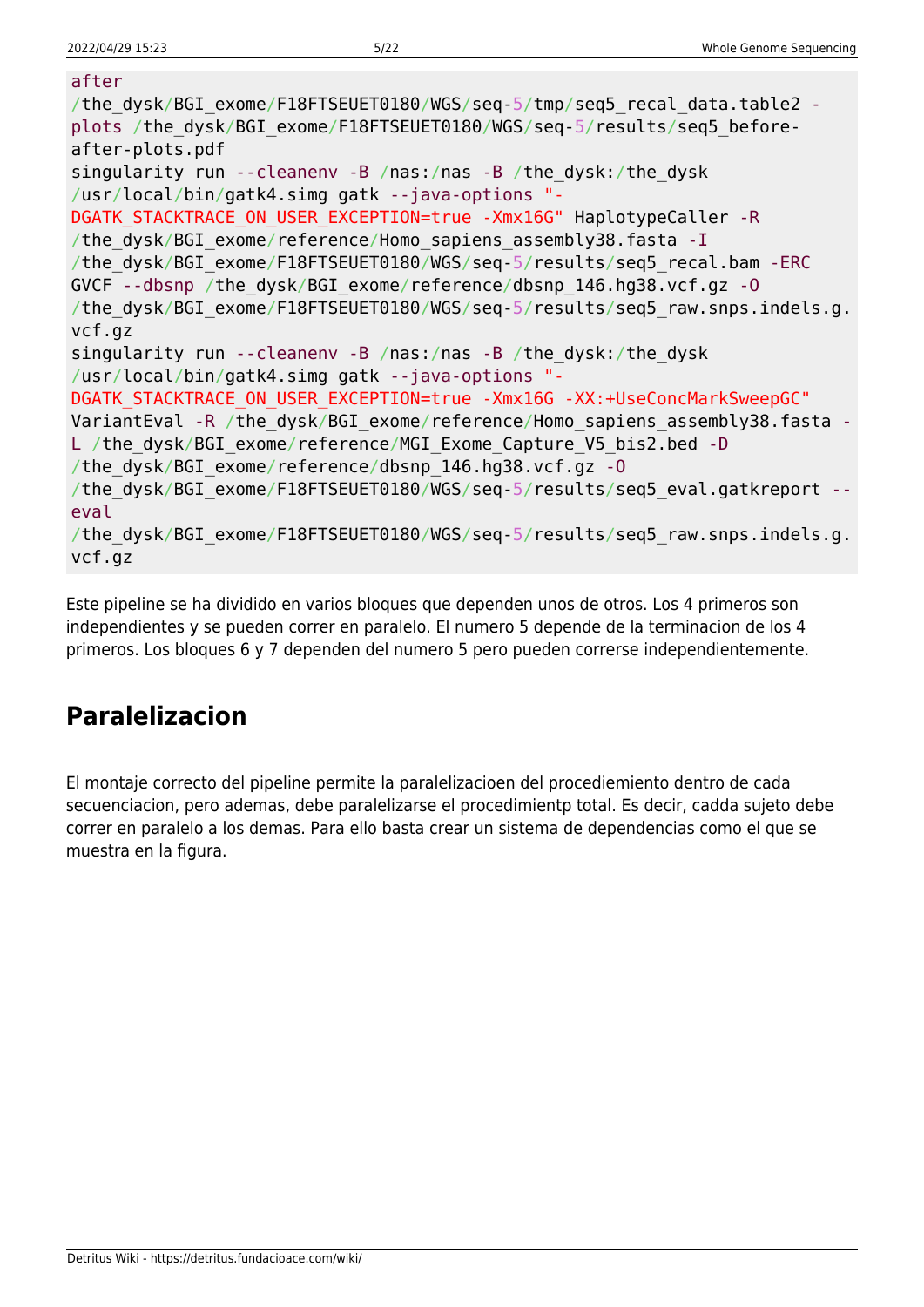

Entonces, una vez definido el pipeline, la secuencia de ejecucion de cada trozo y el modo de paralelizacion seria sencillo definir el flujo de ejecucion si supieramos que archivos iniciales debe cargar cada ejecucion inicial (los bwa).

## **Parsing**

Lo primero que ddebemos saber es que el directorio de input esta compuesto por una lista de subdirectorios cada uno perteneciente a un sujeto distinto.

```
[osotolongo@detritus HUMehbE]$ pwd
/the_dysk/BGI_exome/F18FTSEUET0180/HUMehbE
[osotolongo@detritus HUMehbE]$ ls
BGI Data List F18FTSEUET0180 filled.pdf md5sum.check
seq-1 seq-11 seq-13 seq-15 seq-17 seq-19 seq-20 seq-22 seq-24
seq-26 seq-28 seq-4 seq-6 seq-8
BGI Sequencing Analysis Report F18FTSEUET0180 HUMehbE.pdf md5sum.txt
seq-10 seq-12 seq-14 seq-16 seq-18 seq-2 seq-21 seq-23 seq-25
seq-27 seq-3 seq-5 seq-7 seq-9
```
Para cada sujeto hay una lista de ocho archivos que deben parearse segun el nombre de archivo.

[osotolongo@detritus HUMehbE]\$ ls seq-5/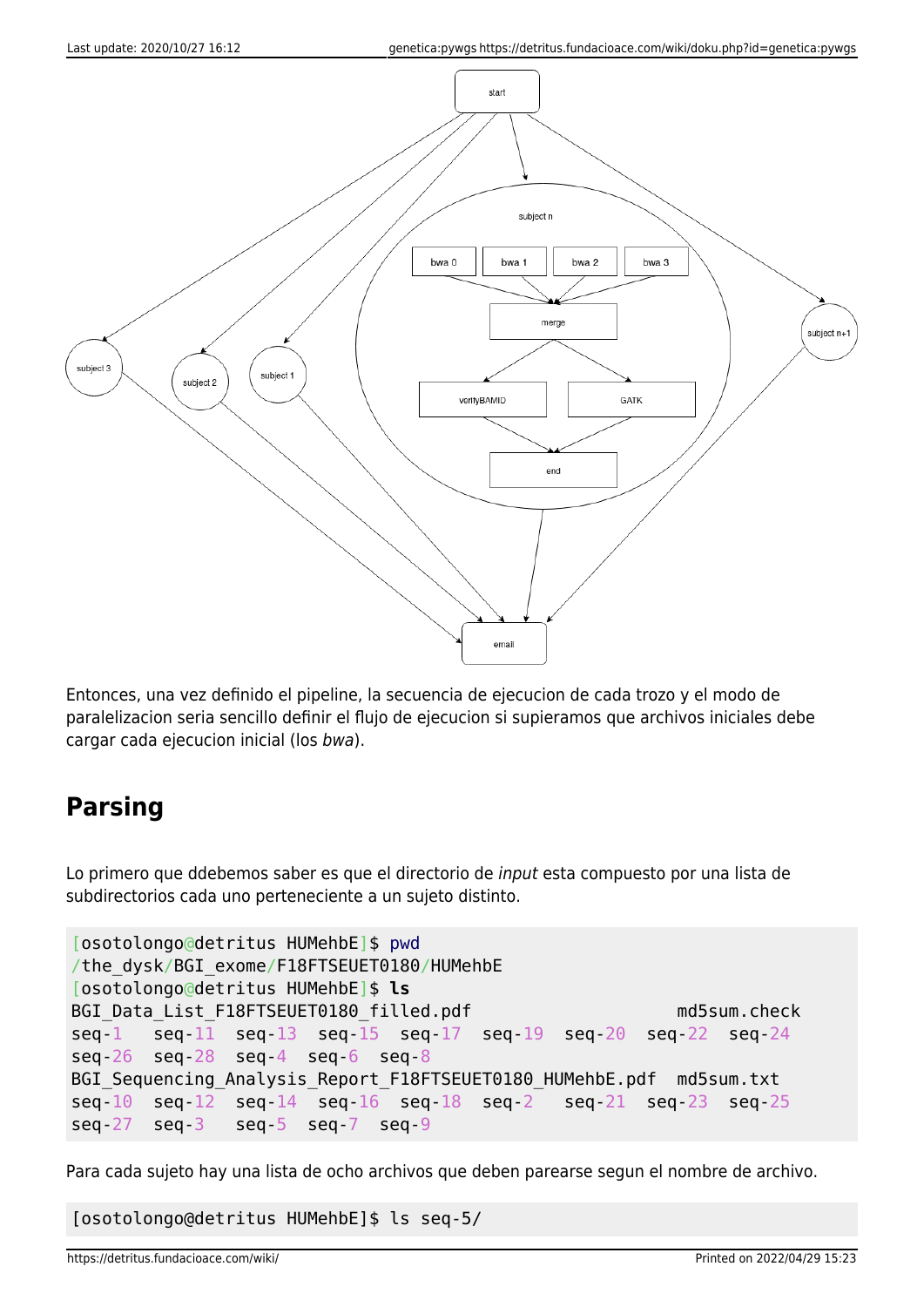| V300016291 L01 549 1.fg.gz  V300016291 L01 550 1.fg.gz |  |
|--------------------------------------------------------|--|
| V300016291 L01 551 1.fq.gz  V300016291 L01 552 1.fq.gz |  |
| V300016291 L01 549 2.fg.gz  V300016291 L01 550 2.fg.gz |  |
|                                                        |  |

En este ejemplo deben parearse,

- V300016291 L01 549 1.fq.gz y V300016291 L01 549 2.fq.gz
- V300016291\_L01\_550\_1.fq.gz y V300016291\_L01\_550\_2.fq.gz
- V300016291 L01 551 1.fq.gz y V300016291 L01 551 2.fq.gz
- V300016291\_L01\_552\_1.fq.gz y V300016291\_L01\_552\_2.fq.gz

asi que la estructura a seguir es bastante clara. No obstante a que los nombres de archivo varian entre sujetos, siguen la misma estructura.

[osotolongo@detritus HUMehbE]\$ ls seq-10 V300016281\_L01\_553\_1.fq.gz V300016281\_L01\_554\_1.fq.gz V300016281\_L01\_555\_1.fq.gz V300016281\_L01\_556\_1.fq.gz V300016281\_L01\_553\_2.fq.gz V300016281\_L01\_554\_2.fq.gz V300016281\_L01\_555\_2.fq.gz V300016281\_L01\_556\_2.fq.gz

Lo que voy hacer entonces es definir un hash donde se guarda la informacion relativa a cada sujeto (incluidos los patrones en los archivos originales) y a partir de ahi construir los scripts.

Veamos, primero leo el input dir

```
lpath = os.pathr<sub>obs</sub>, abspath(src dir)</sub>
dir cont = next(os.walk(src dir))[1]
```
luego, en dependencia de las opciones puedo reducir la lista o no,

```
if cfile and os.path.isfile(cfile):
 open(cfile, 'r')read().splitlines()dir cont = set(dir cont) - set(cuts)
```
y ahora lleno el hash de datos,

```
for pollo in dir cont:
  fq list = []fq files = next(os.walk(lpath+'/'+pollo))[2] for fq in fq_files:
     ids = re.search(r"^V(\d*?)\_L(\d*?)\_(\d*?)\_\d\.fq\.gz$", fq)
    fq name ='V'+ids.group(1)+' L'+ids.group(2)
    fq list.append(ids.group(3))
```
### **Programatic tree**

[Ya casi esta, ahora por cada sujeto guardado pueden definirse los primeros 4 procesos,](#page--1-0)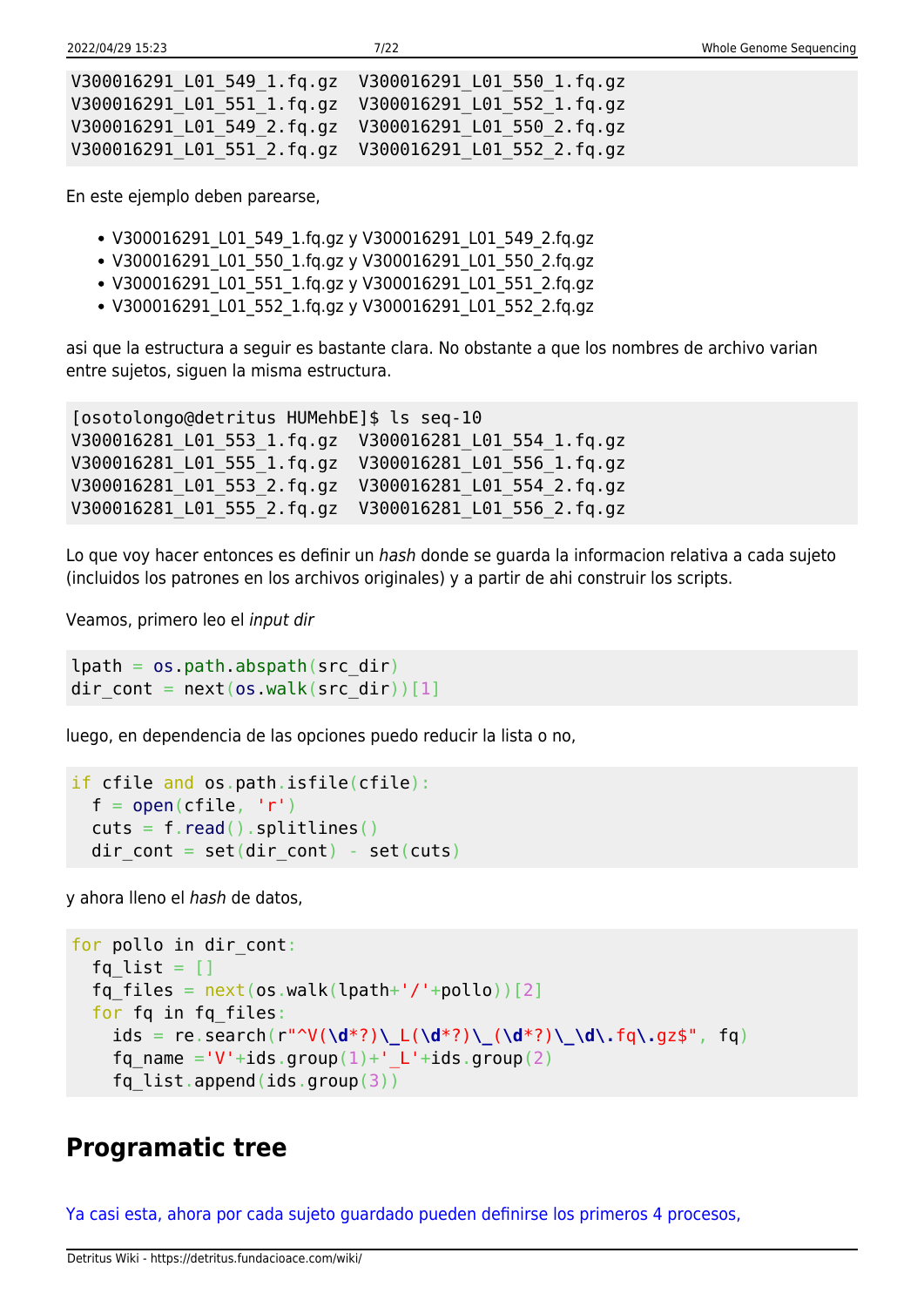```
for i in range(0, 4):
   fqid = fq list[2^*i] orderfile = outdir+'/bwa_'+pollo+'_'+str(i)+'.sh'
    ord_content = '#!/bin/bash\n'
    ord_content += '#SBATCH -J sam_'+pollo+'\n'
    ord_content += '#SBATCH --time=24:0:0\n'
    ord_content += '#SBATCH -o '+outdir+'/bwa_'+pollo+'-%j'+'\n'
    ord_content += '#SBATCH -c 8\n'
    ord_content += '#SBATCH --mem-per-cpu=4G\n'
    ord_content += '#SBATCH -p fast\n'
    ord_content += '#SBATCH --mail-type=FAIL,TIME_LIMIT,STAGE_OUT\n'
    ord_content += '#SBATCH --mail-user='+os.environ.get('USER')+'\n'
   ord content += bwa+' mem -t 4 -R
"@RG\\tID:'+fq_name+'_'+fqid+'\\tSM:'+pname+'\\tPL:BGI\\tPI:380" -M
'+ref_dir+'/Homo_sapiens_assembly38
'+src_dir+'/'+pollo+'/'+fq_name+'_'+fqid+'_1.fq.gz
'+src_dir+'/'+pollo+'/'+fq_name+'_'+fqid+'_2.fq.gz >
'+tmpdir+'/'+pname+'_'+str(i)+'.sam\n'
    osf = open(orderfile, 'w')
    osf.write(ord_content)
    osf.close()
    gsconv+= 'I='+tmpdir+'/'+pname+'_'+str(i)+'.sam '
    os.system('sbatch '+orderfile)
```
[El numero 5 se hace que dependa de estos 4,](#page--1-0)

```
orderfile = outdir+'/merge'+pollo+.sh' ord_content = '#!/bin/bash\n'
  ord_content += '#SBATCH -J sam_'+pollo+'\n'
   ord_content += '#SBATCH --time=24:0:0\n'
  ord_content += '#SBATCH -o '+outdir+'/merge_'+pollo+'-%j\n'
  ord_content += '#SBATCH -c 8\n'
  ord_content += '#SBATCH --mem-per-cpu=4G\n'
  ord_content += '#SBATCH -p fast\n'
  ord_content += '#SBATCH --mail-type=FAIL,TIME_LIMIT,STAGE_OUT\n'
  ord_content += '#SBATCH --mail-user='+os.environ.get('USER')+'\n'
   ord_content += picard+' MergeSamFiles '+gsconv+'
O='+tmpdir+'/'+pname+'.sam\n'
  ord content += picard+' SortSam I='+tmpdir+'/'+pname+'.sam
O='+tmpdir+'/'+pname+'_sorted.bam SORT_ORDER=coordinate\n'
  ord_content += samtools+' index '+tmpdir+'/'+pname+'_sorted.bam\n'
  osf = open(orderfile, 'w')
  osf.write(ord_content)
  osf.close()
   ujobid = subprocess.getoutput('sbatch --dependency=singleton --parsable
'+orderfile)
```
### [El 6 y el 7 dependen del 5,](#page--1-0)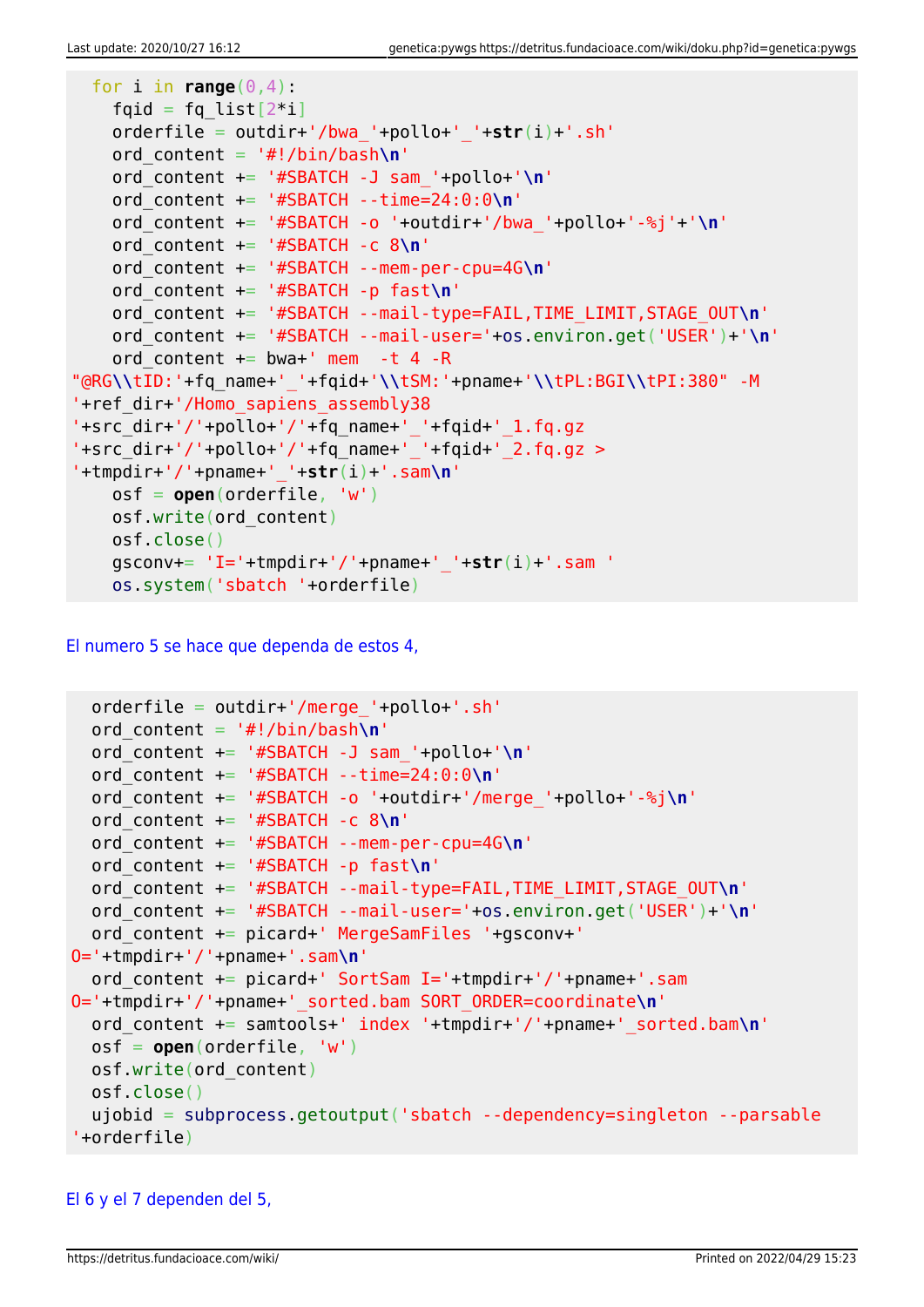```
 orderfile = outdir+'/verify_'+pollo+'.sh'
  ord_content = '#!/bin/bash\n'
   ord_content += '#SBATCH -J verify_'+pollo+'\n'
  ord_content += '#SBATCH --time=24:0:0\n'
  ord_content += '#SBATCH -o '+outdir+'/verify_'+pollo+'-%j\n'
   ord_content += '#SBATCH -c 8\n'
  ord_content += '#SBATCH --mem-per-cpu=4G\n'
  ord_content += '#SBATCH -p fast\n'
  ord_content += '#SBATCH --mail-type=FAIL,TIME_LIMIT,STAGE_OUT\n'
  ord_content += '#SBATCH --mail-user='+os.environ.get('USER')+'\n'
  ord content += verifybamib+' --vcf '+ref dir+'/hapmap 3.3.hg38.vcf.gz --
bam '+tmpdir+'/'+pname+' sorted.bam --chip-none --maxDepth 1000 --precise --
verbose --ignoreRG --out '+resdir+'/'+pname+'_verifybam |& grep -v "Skipping
marker"\n'
  osf = open(orderfile, 'w')
  osf.write(ord_content)
  osf.close()
   jobid = subprocess.getoutput('sbatch --parsable --
dependency=afterok:'+ujobid+' '+orderfile)
   jobids.append(jobid)
  orderfile = outdir+'/validate_'+pollo+'.sh'
  ord_content = '#!/bin/bash\n'
  ord_content += '#SBATCH -J validate_'+pollo+'\n'
  ord_content += '#SBATCH --time=24:0:0\n'
  ord_content += '#SBATCH -o '+outdir+'/validate_'+pollo+'-%j\n'
  ord_content += '#SBATCH -c 8\n'
  ord_content += '#SBATCH --mem-per-cpu=4G\n'
   ord_content += '#SBATCH -p fast\n'
  ord_content += '#SBATCH --mail-type=FAIL,TIME_LIMIT,STAGE_OUT\n'
  ord_content += '#SBATCH --mail-user='+os.environ.get('USER')+'\n'
  ord content += picard+' ValidateSamFile IGNORE=MATE NOT FOUND
IGNORE=MISSING_READ_GROUP IGNORE=RECORD_MISSING_READ_GROUP
I='+tmpdir+'/'+pname+'_sorted.bam\n'
  ord content += picard+' MarkDuplicates I='+tmpdir+'/'+pname+' sorted.bam
O='+tmpdir+'/'+pname+'_GATKready.bam
METRICS_FILE='+resdir+'/'+pname+'_metrics.txt QUIET=true
MAX_RECORDS_IN_RAM=2000000 ASSUME_SORTED=TRUE CREATE_INDEX=TRUE\n'
   ord_content += gatk3+' -T DepthOfCoverage -R
'+ref_dir+'/Homo_sapiens_assembly38.fasta -nt 1 -ct 10 -ct 15 -ct 20 -ct 30
--omitDepthOutputAtEachBase --omitIntervalStatistics --omitLocusTable -L
'+ref_dir+'/MGI_Exome_Capture_V5_bis2.bed -I
'+tmpdir+'/'+pname+'_GATKready.bam -o '+resdir+'/'+pname+'_exome_coverage\n'
  ord content += gatk4+' BaseRecalibrator -I
'+tmpdir+'/'+pname+'_GATKready.bam -R
'+ref_dir+'/Homo_sapiens_assembly38.fasta --known-sites
'+ref_dir+'/Mills_and_1000G_gold_standard.indels.hg38.vcf.gz --known-sites
'+ref_dir+'/dbsnp_146.hg38.vcf.gz --known-sites
'+ref_dir+'/1000G_phase1.snps.high_confidence.hg38.vcf.gz -O
'+resdir+'/'+pname'_recal_data.table1\n'
  ord content += gatk4+' ApplyBQSR -R
```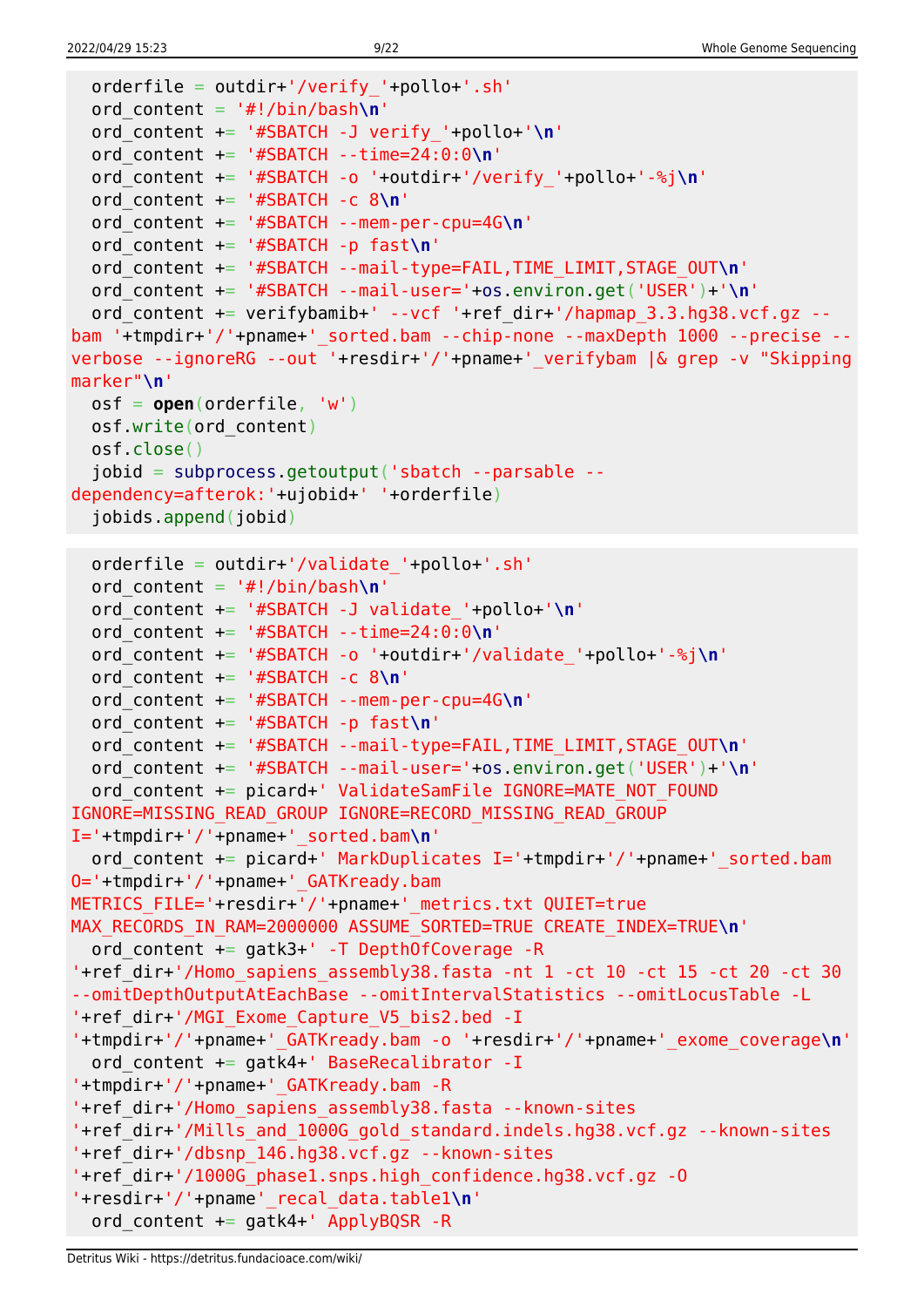```
'+ref_dir+'/Homo_sapiens_assembly38.fasta -I
'+tmpdir+'/'+pname+'_GATKready.bam -bqsr-recal-file
'+resdir+'/'+pname+'_recal_data.table1 -O '+resdir+'/'+pname+'_recal.bam\n'
   ord_content += gatk4+' AnalyzeCovariates -bqsr
'+resdir+'/'+pname+'_recal_data.table1 --plots
'+resdir+'/'+pname+'_AnalyzeCovariates.pdf\n'
  ord content += gatk4+' BaseRecalibrator -I '+resdir+'/'+pname+' recal.bam
-R '+ref dir+'/Homo sapiens assembly38.fasta --known-sites
'+ref_dir+'/Mills_and_1000G_gold_standard.indels.hg38.vcf.gz --known-sites
'+ref_dir+'/dbsnp_146.hg38.vcf.gz --known-sites
'+ref_dir+'/1000G_phase1.snps.high_confidence.hg38.vcf.gz -O
'+resdir+'/'+pname+'_recal_data.table2\n'
 ord content += gatk4+' AnalyzeCovariates -before
'+resdir+'/'+pname+'_recal_data.table1 -after
'+resdir+'/'+pname+'_recal_data.table2 -plots '+resdir+'/'+pname+'_before-
after-plots.pdf\n'
  ord content += gatk4+' HaplotypeCaller -R
'+ref_dir+'/Homo_sapiens_assembly38.fasta -I '+resdir+'/'+pname+' recal.bam
-ERC GVCF --dbsnp '+ref_dir+'/dbsnp_146.hg38.vcf.gz -O
'+resdir+'/'+pname+'_raw.snps.indels.g.vcf.gz\n'
  ord content += gatk4 l+' VariantEval -R
'+ref_dir+'/Homo_sapiens_assembly38.fasta -L
'+ref_dir+'/MGI_Exome_Capture_V5_bis2.bed -D
'+ref_dir+'/dbsnp_146.hg38.vcf.gz -O '+resdir+'/'+pname+'_eval.gatkreport --
eval '+resdir+'/'+pname+'_raw.snps.indels.g.vcf.gz\n'
  osf = open(orderfile, 'w')
  osf.write(ord_content)
  osf.close()
   jobid = subprocess.getoutput('sbatch --parsable --
dependency=afterok:'+ujobid+' '+orderfile)
   jobids.append(jobid)
```
[y por ultimo, hay un proceso que depende de que terminen todos los demas \(TODOS\) y lo que hace](#page--1-0) [es limpiar los archivos temporales y enviar un email de finalizacion,](#page--1-0)

```
orderfile = outdir+'/wgs end.sh'
ord_content = '#!/bin/bash\n'
ord_content += '#SBATCH -J wgs_end\n'
ord_content += '#SBATCH -o '+outdir+'/wgs_end-%j\n'
ord_content += '#SBATCH --mail-type=END\n'
ord_content += '#SBATCH --mail-user='+os.environ.get('USER')+'\n'
if(debug):
  ord_content += 'rm -rf '+wdir+'/*/tmp\n'
else:
  ord_content += ':\n'
osf = open(orderfile, 'w')
osf.write(ord_content)
osf.close()
sjobs = ','.join(map(str,jobids))
```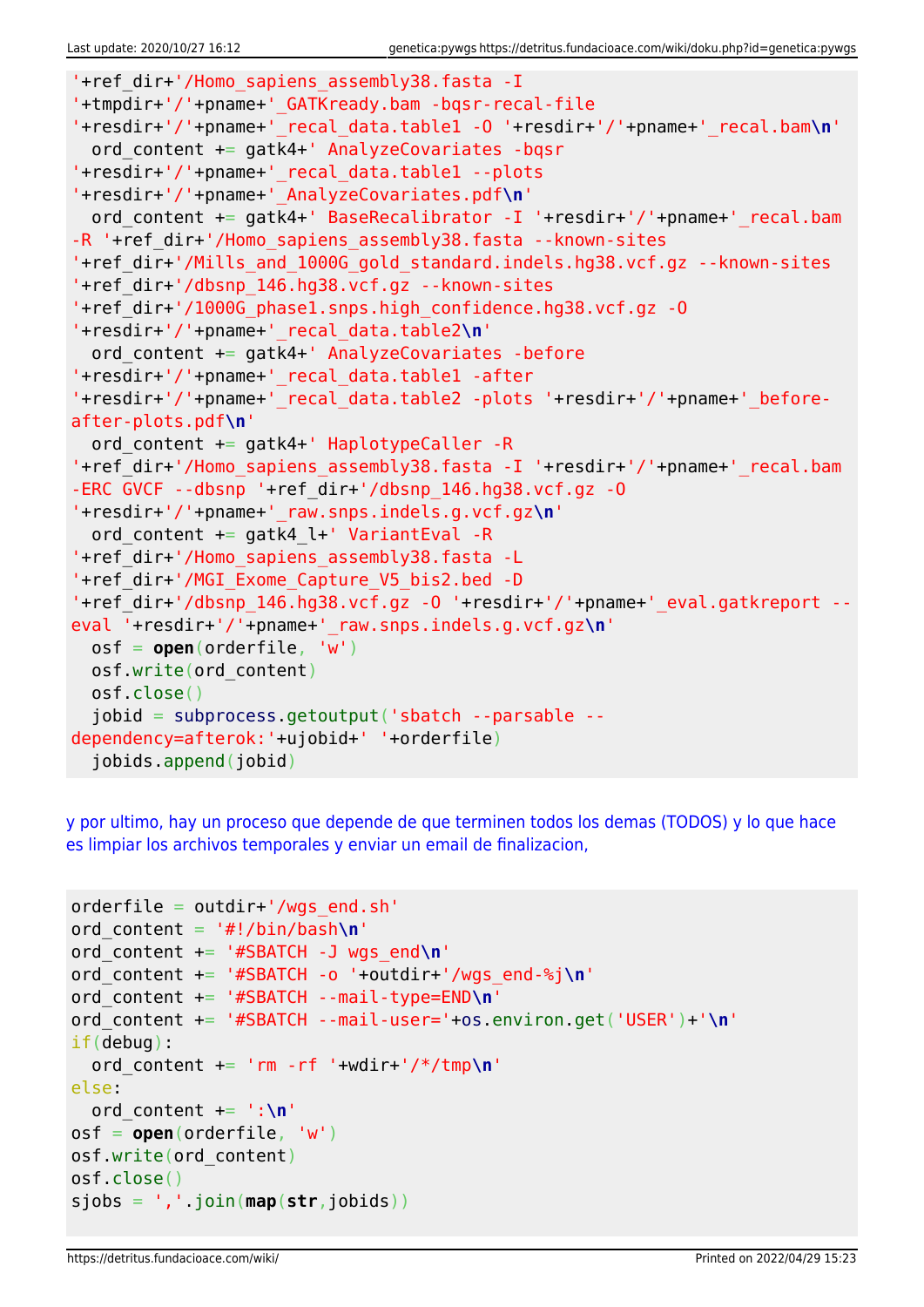os.system('sbatch --depend=afterok:'+sjobs+' '+orderfile)

#### [La magia completa aqui, en menos de 200 lineas](#page--1-0)

#### [wgs.py](https://detritus.fundacioace.com/wiki/doku.php?do=export_code&id=genetica:pywgs&codeblock=15)

*#!/usr/bin/python3*

"" "" ""

Copyright 2020 O. Sotolongo <asqwerty@gmail.com>

```
This program is free software; you can redistribute it and/or modify
it under the terms of the GNU General Public License as published by
the Free Software Foundation; either version 2 of the License, or
(at your option) any later version.
```

```
This program is distributed in the hope that it will be useful,
but WITHOUT ANY WARRANTY; without even the implied warranty of
MERCHANTABILITY or FITNESS FOR A PARTICULAR PURPOSE. See the
GNU General Public License for more details.
"" "" ""
```
import sys import os import getopt

import subprocess

```
import re
```
 $"''$  ""

```
Rellenar aqui los paths del sistema
"" "" ""
ref dir = '/the dysk/BGI exome/reference'
bwa = '/nas/usr/local/bin/bwa'
picard = 'java -Djava.io.tmpdir=/nas/'+os.environ.get('USER')+'/tmp/ -
Xmx8g -jar /nas/usr/local/bin/picard.jar'
samtools = '/nas/software/samtools/bin/samtools'
verifybamib = '/nas/usr/local/bin/verifyBamID'
```

```
gatk3 = 'java -jar /nas/usr/local/opt/gatk3/GenomeAnalysisTK.jar'
```
 $q$ atk4 = 'singularity run --cleanenv -B /nas:/nas -B /the dysk:/the dysk /usr/local/bin/gatk4.simg gatk --java-options "- DGATK\_STACKTRACE\_ON\_USER\_EXCEPTION=true -Xmx16G"'

```
qatk4 l = 'singularity run --cleanenv -B /nas:/nas -B
```

```
/the_dysk:/the_dysk /usr/local/bin/gatk4.simg gatk --java-options "-
```

```
DGATK_STACKTRACE_ON_USER_EXCEPTION=true -Xmx16G -
```

```
XX:+UseConcMarkSweepGC"'
```

```
"" "" ""
```

```
No tocar nada debajo de esto si no sabes lo que estas haciendo
"" "" ""
```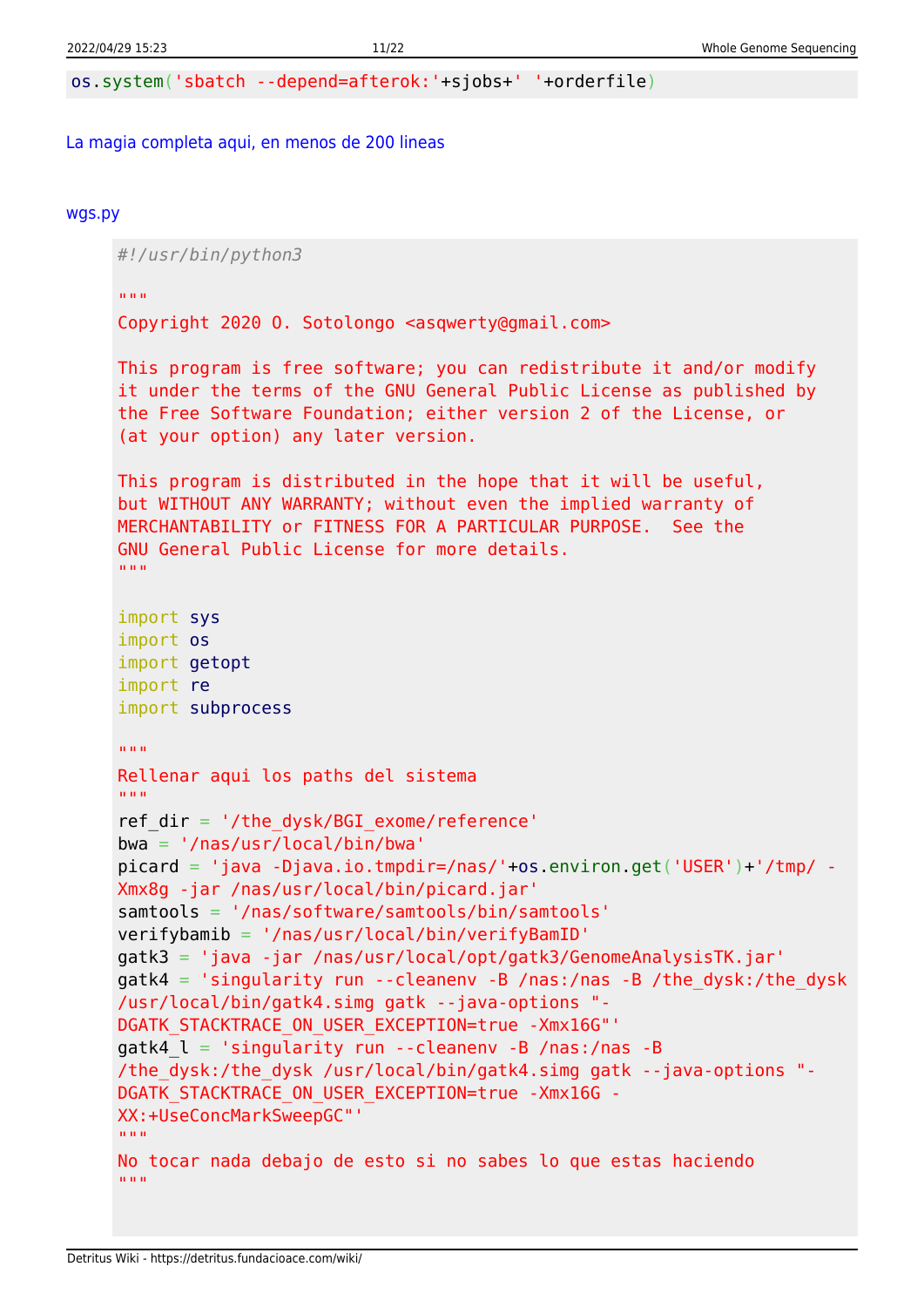```
# Get CLI inputs
short_args = 'c:o:gs:'
long \text{args} = [\text{'cut=}', 'output='', 'debug', 'source='}]debuq = 0cfile=''
outdatadir=''
try:
  args, values = getopt.getopt(sys.argv[1:], short args, long args)
except getopt.error as err:
   print(str(err))
   sys.exit(2)
for a,v in args:
   if a in ('--cut', '-c'):
   cfile = v elif a in ('--output', '-o'):
    outdatadir = velif a in ('--debuq', '--q'):
    debuq = 1 elif a in ('--source', '-s'):
    src dir = vlpath = os.path.databspath(src dir)dir cont = next(os.walk(src dir))[1]
if cfile and os.path.isfile(cfile):
  f = open(cfile, 'r')cuts = f.read().splitlines() dir_cont = set(dir_cont) - set(cuts)
# Creo el entorno de ejecucion
tmp shift = '/nas/'+os.environ.get('USER')+'/tmp/'if not os.path.isdir(tmp_shit): os.mkdir(tmp_shit)
if outdatadir:
   os.mkdir(outdatadir)
  wdir = outdatadirelse:
  wdir = os.environ.get('PWD')
outdir = wdir+'/slurm'if not os.path.isdir(outdir): os.mkdir(outdir)
fg = \{\}for pollo in dir cont:
  fq list = []fq files = next(os.walk(lpath+'/'+pollo))[2]for fa in fa files:
    ids = re.search(r"^V(\d*?)\_L(\d*?)\_(\d*?)\_\d\.fq\.gz$", fq)
    fq name ='V'+ids.group(1)+' L'+ids.group(2)
    fq list.append(ids.group(3))
  udir = wdir+'/'+pollo if not os.path.isdir(udir): os.mkdir(udir)
```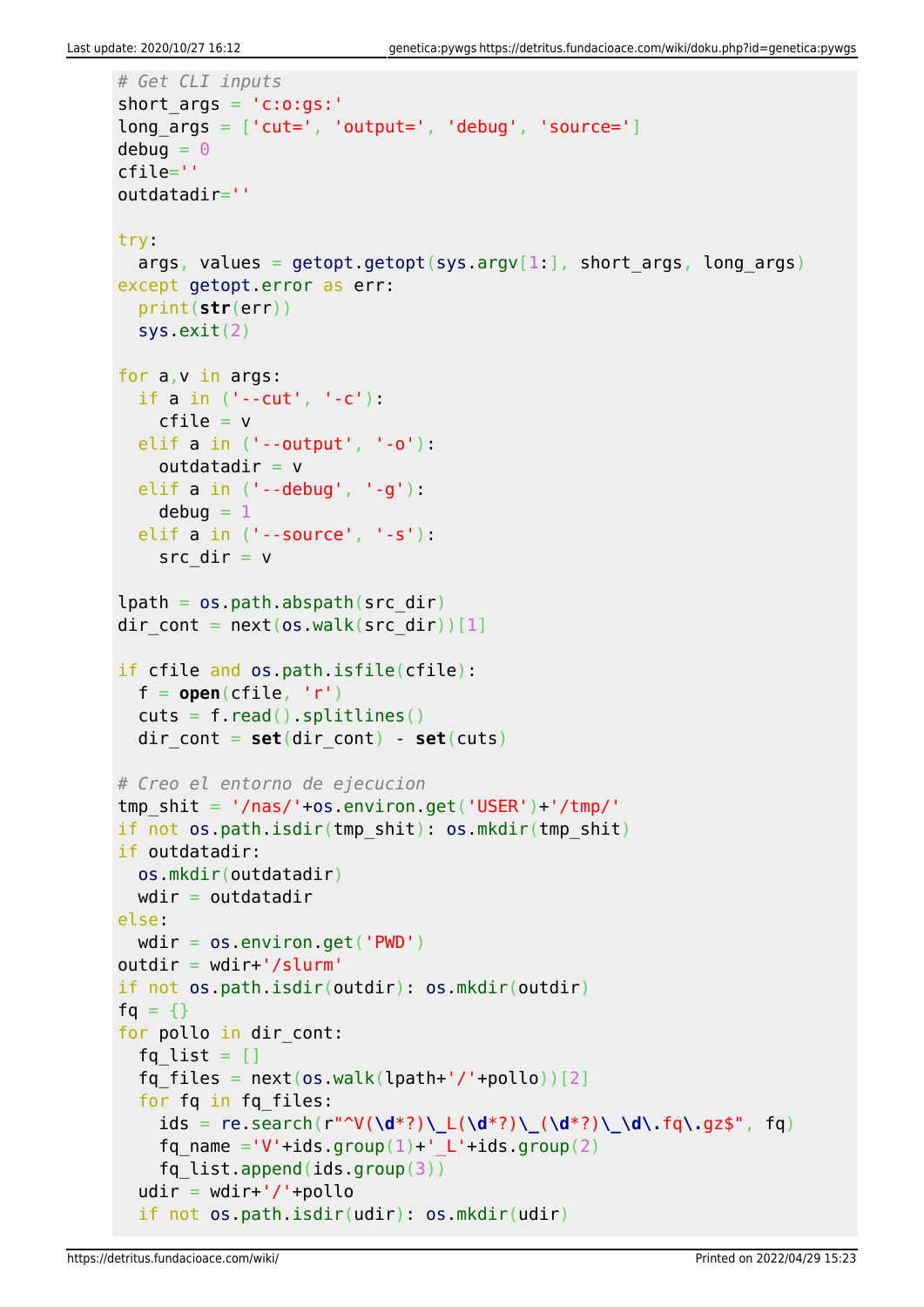```
tmpdir = udir+'/tmp'
   if not os.path.isdir(tmpdir): os.mkdir(tmpdir)
   resdir = udir+'/results'
   if not os.path.isdir(resdir): os.mkdir(resdir)
  jobids = []gsconv =pname = re.sub('--', '', poollo)for i in range(0, 4):
    fqid = fq list[2^*i] orderfile = outdir+'/bwa_'+pollo+'_'+str(i)+'.sh'
     ord_content = '#!/bin/bash\n'
     ord_content += '#SBATCH -J sam_'+pollo+'\n'
     ord_content += '#SBATCH --time=24:0:0\n'
     ord_content += '#SBATCH -o '+outdir+'/bwa_'+pollo+'-%j'+'\n'
     ord_content += '#SBATCH -c 8\n'
     ord_content += '#SBATCH --mem-per-cpu=4G\n'
     ord_content += '#SBATCH -p fast\n'
     ord_content += '#SBATCH --mail-type=FAIL,TIME_LIMIT,STAGE_OUT\n'
     ord_content += '#SBATCH --mail-user='+os.environ.get('USER')+'\n'
    ord content += bwa+' mem -t 4 -R
"@RG\\tID:'+fq_name+'_'+fqid+'\\tSM:'+pname+'\\tPL:BGI\\tPI:380" -M
'+ref_dir+'/Homo_sapiens_assembly38
'+src_dir+'/'+pollo+'/'+fq_name+'_'+fqid+'_1.fq.gz
- +src\overline{div}+'/'+pollo+'/'+fq\overline{name}+'+fqid+'\overline{2}.fq.gz >
'+tmpdir+'/'+pname+'_'+str(i)+'.sam\n'
     osf = open(orderfile, 'w')
     osf.write(ord_content)
     osf.close()
     gsconv+= 'I='+tmpdir+'/'+pname+'_'+str(i)+'.sam '
     os.system('sbatch '+orderfile)
  orderfile = outdir+'/merge'+pollo+'.sh' ord_content = '#!/bin/bash\n'
   ord_content += '#SBATCH -J sam_'+pollo+'\n'
   ord_content += '#SBATCH --time=24:0:0\n'
   ord_content += '#SBATCH -o '+outdir+'/merge_'+pollo+'-%j\n'
   ord_content += '#SBATCH -c 8\n'
   ord_content += '#SBATCH --mem-per-cpu=4G\n'
   ord_content += '#SBATCH -p fast\n'
   ord_content += '#SBATCH --mail-type=FAIL,TIME_LIMIT,STAGE_OUT\n'
   ord_content += '#SBATCH --mail-user='+os.environ.get('USER')+'\n'
   ord_content += picard+' MergeSamFiles '+gsconv+'
O='+tmpdir+'/'+pname+'.sam\n'
  ord content += picard+' SortSam I='+tmpdir+'/'+pname+'.sam
O='+tmpdir+'/'+pname+'_sorted.bam SORT_ORDER=coordinate\n'
   ord_content += samtools+' index '+tmpdir+'/'+pname+'_sorted.bam\n'
   osf = open(orderfile, 'w')
   osf.write(ord_content)
   osf.close()
   ujobid = subprocess.getoutput('sbatch --dependency=singleton --
parsable '+orderfile)
   orderfile = outdir+'/verify_'+pollo+'.sh'
```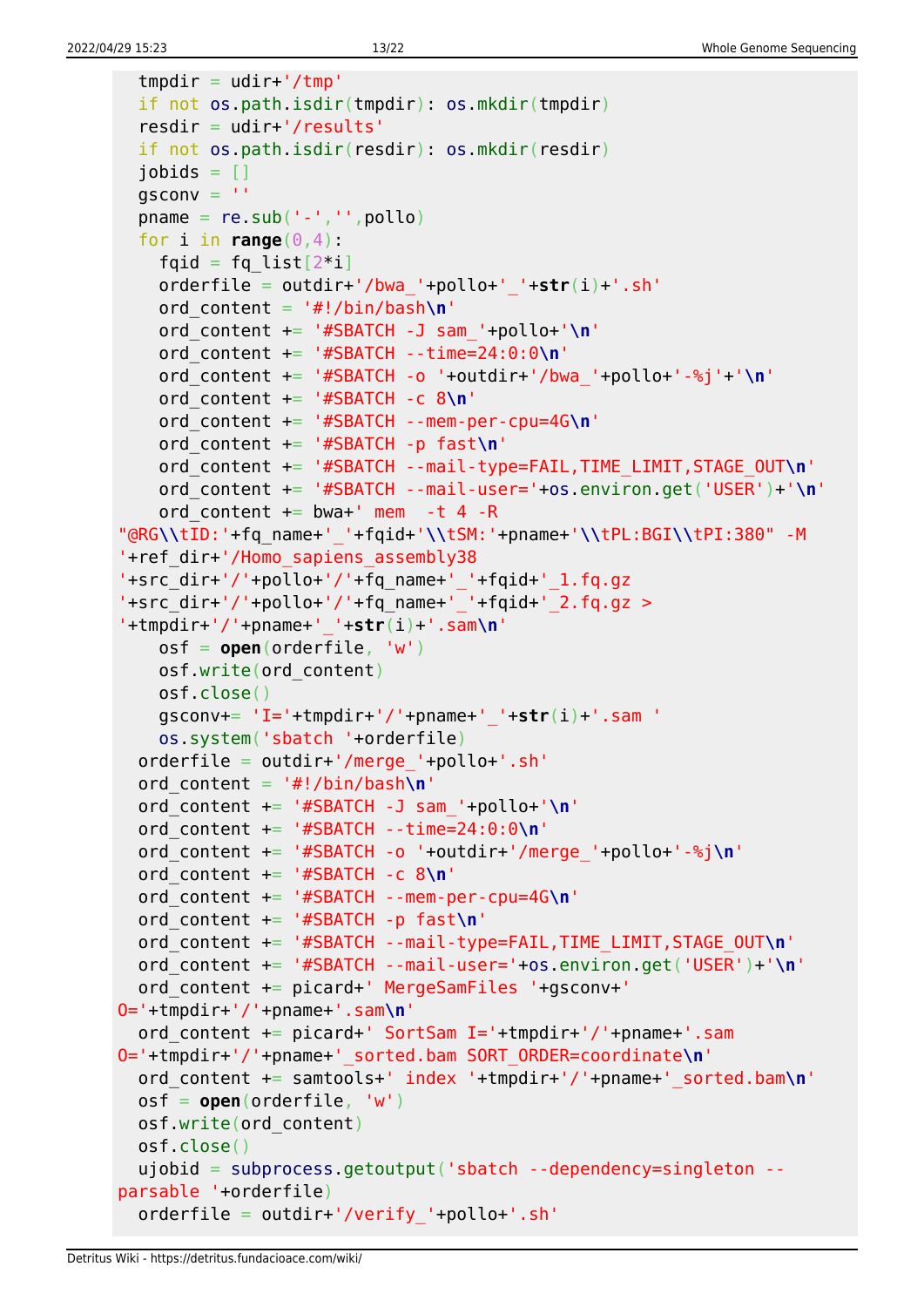```
 ord_content = '#!/bin/bash\n'
   ord_content += '#SBATCH -J verify_'+pollo+'\n'
   ord_content += '#SBATCH --time=24:0:0\n'
   ord_content += '#SBATCH -o '+outdir+'/verify_'+pollo+'-%j\n'
   ord_content += '#SBATCH -c 8\n'
   ord_content += '#SBATCH --mem-per-cpu=4G\n'
   ord_content += '#SBATCH -p fast\n'
   ord_content += '#SBATCH --mail-type=FAIL,TIME_LIMIT,STAGE_OUT\n'
   ord_content += '#SBATCH --mail-user='+os.environ.get('USER')+'\n'
  ord content += verifybamib+' --vcf '+ref dir+'/hapmap 3.3.hg38.vcf.gz
--bam '+tmpdir+'/'+pname+' sorted.bam --chip-none --maxDepth 1000 --
precise --verbose --ignoreRG --out '+resdir+'/'+pname+'_verifybam |&
grep -v "Skipping marker"\n'
   osf = open(orderfile, 'w')
   osf.write(ord_content)
   osf.close()
   jobid = subprocess.getoutput('sbatch --parsable --
dependency=afterok:'+ujobid+' '+orderfile)
   jobids.append(jobid)
   orderfile = outdir+'/validate_'+pollo+'.sh'
   ord_content = '#!/bin/bash\n'
   ord_content += '#SBATCH -J validate_'+pollo+'\n'
   ord_content += '#SBATCH --time=24:0:0\n'
   ord_content += '#SBATCH -o '+outdir+'/validate_'+pollo+'-%j\n'
   ord_content += '#SBATCH -c 8\n'
   ord_content += '#SBATCH --mem-per-cpu=4G\n'
   ord_content += '#SBATCH -p fast\n'
   ord_content += '#SBATCH --mail-type=FAIL,TIME_LIMIT,STAGE_OUT\n'
   ord_content += '#SBATCH --mail-user='+os.environ.get('USER')+'\n'
  ord content += picard+' ValidateSamFile IGNORE=MATE NOT FOUND
IGNORE=MISSING_READ_GROUP IGNORE=RECORD_MISSING_READ_GROUP
I='+tmpdir+'/'+pname+'_sorted.bam\n'
  ord content += picard+' MarkDuplicates
I='+tmpdir+'/'+pname+'_sorted.bam O='+tmpdir+'/'+pname+'_GATKready.bam
METRICS_FILE='+resdir+'/'+pname+'_metrics.txt QUIET=true
MAX RECORDS IN RAM=2000000 ASSUME SORTED=TRUE CREATE INDEX=TRUE\n'
   ord_content += gatk3+' -T DepthOfCoverage -R
'+ref_dir+'/Homo_sapiens_assembly38.fasta -nt 1 -ct 10 -ct 15 -ct 20 -
ct 30 --omitDepthOutputAtEachBase --omitIntervalStatistics --
omitLocusTable -L '+ref_dir+'/MGI_Exome_Capture_V5_bis2.bed -I
'+tmpdir+'/'+pname+'_GATKready.bam -o
'+resdir+'/'+pname+'_exome_coverage\n'
  ord content += gatk4+' BaseRecalibrator -I
'+tmpdir+'/'+pname+'_GATKready.bam -R
'+ref_dir+'/Homo_sapiens_assembly38.fasta --known-sites
'+ref_dir+'/Mills_and_1000G_gold_standard.indels.hg38.vcf.gz --known-
sites '+ref_dir+'/dbsnp_146.hg38.vcf.gz --known-sites
'+ref_dir+'/1000G_phase1.snps.high_confidence.hg38.vcf.gz -O
'+resdir+'/'+pname'_recal_data.table1\n'
  ord content += gatk4+' ApplyBQSR -R
'+ref_dir+'/Homo_sapiens_assembly38.fasta -I
```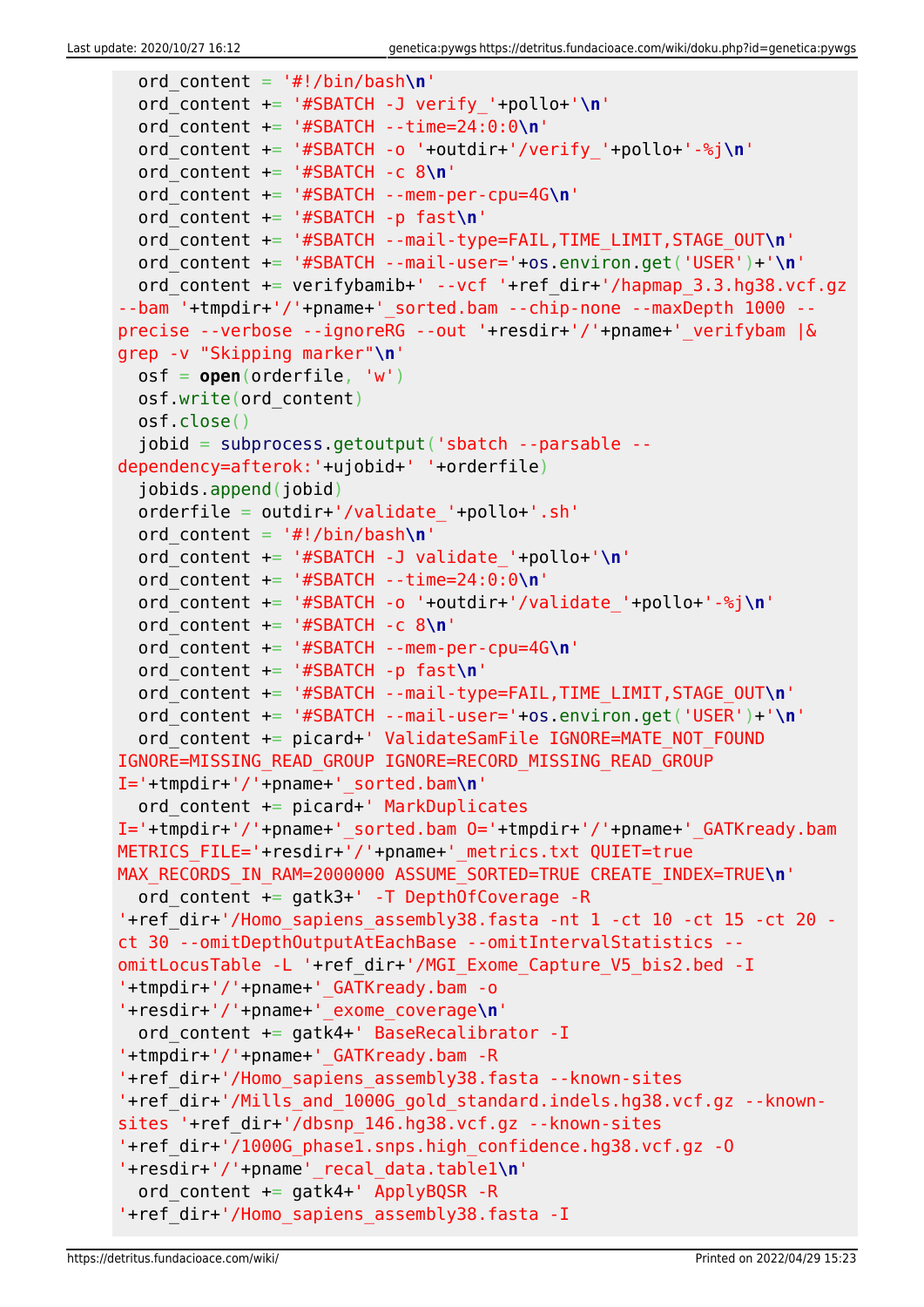```
'+tmpdir+'/'+pname+'_GATKready.bam -bqsr-recal-file
'+resdir+'/'+pname+'_recal_data.table1 -O
'+resdir+'/'+pname+'_recal.bam\n'
   ord_content += gatk4+' AnalyzeCovariates -bqsr
'+resdir+'/'+pname+'_recal_data.table1 --plots
'+resdir+'/'+pname+'_AnalyzeCovariates.pdf\n'
  ord content += gatk4+' BaseRecalibrator -I
'+resdir+'/'+pname+'_recal.bam -R
'+ref_dir+'/Homo_sapiens_assembly38.fasta --known-sites
'+ref_dir+'/Mills_and_1000G_gold_standard.indels.hg38.vcf.gz --known-
sites '+ref_dir+'/dbsnp_146.hg38.vcf.gz --known-sites
'+ref_dir+'/1000G_phase1.snps.high_confidence.hg38.vcf.gz -O
'+resdir+'/'+pname+'_recal_data.table2\n'
  ord content += gatk4+' AnalyzeCovariates -before
'+resdir+'/'+pname+'_recal_data.table1 -after
'+resdir+'/'+pname+'_recal_data.table2 -plots
'+resdir+'/'+pname+'_before-after-plots.pdf\n'
  ord content += gatk4+' HaplotypeCaller -R
'+ref_dir+'/Homo_sapiens_assembly38.fasta -I
'+resdir+'/'+pname+'_recal.bam -ERC GVCF --dbsnp
'+ref_dir+'/dbsnp_146.hg38.vcf.gz -O
'+resdir+'/'+pname+'_raw.snps.indels.g.vcf.gz\n'
  ord content += gatk4 l+' VariantEval -R
'+ref_dir+'/Homo_sapiens_assembly38.fasta -L
'+ref_dir+'/MGI_Exome_Capture_V5_bis2.bed -D
'+ref_dir+'/dbsnp_146.hg38.vcf.gz -O
'+resdir+'/'+pname+'_eval.gatkreport --eval
'+resdir+'/'+pname+'_raw.snps.indels.g.vcf.gz\n'
   osf = open(orderfile, 'w')
   osf.write(ord_content)
   osf.close()
   jobid = subprocess.getoutput('sbatch --parsable --
dependency=afterok:'+ujobid+' '+orderfile)
   jobids.append(jobid)
orderfile = outdir+'/wgs end.sh'
ord_content = '#!/bin/bash\n'
ord_content += '#SBATCH -J wgs_end\n'
ord_content += '#SBATCH -o '+outdir+'/wgs_end-%j\n'
ord_content += '#SBATCH --mail-type=END\n'
ord_content += '#SBATCH --mail-user='+os.environ.get('USER')+'\n'
if not debug:
   ord_content += 'rm -rf '+wdir+'/*/tmp\n'
else:
   ord_content += ':\n'
osf = open(orderfile, 'w')
osf.write(ord_content)
osf.close()
sjobs = ','.join(map(str,jobids))
os.system('sbatch --depend=afterok:'+sjobs+' '+orderfile)
```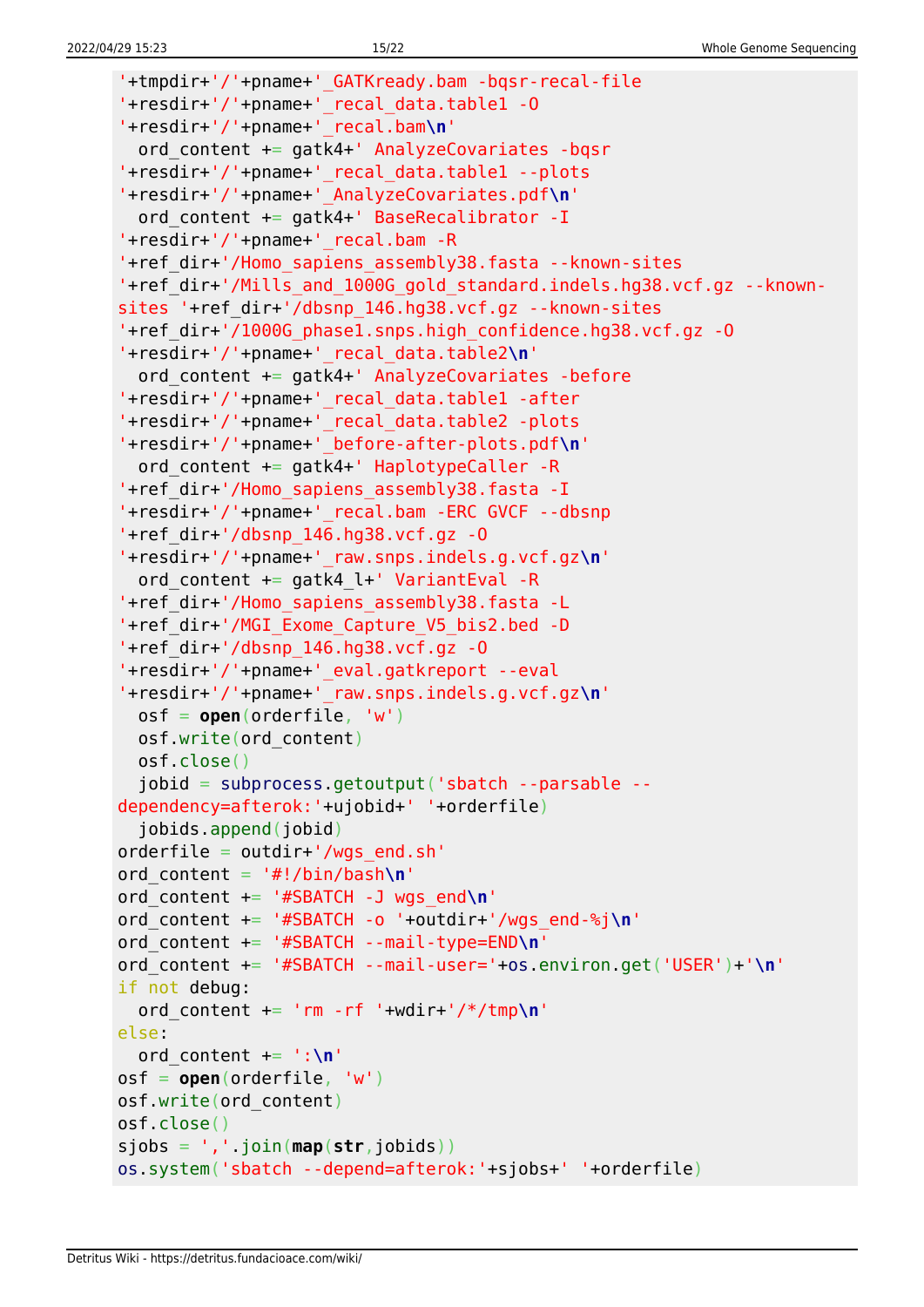

**Nota:** Aqui hemos usado la funcion subprocess.getoutput() para capturar el jobid del proceso que se ejecuta. Esto es dando por sentado que vamos a usar **Python 3**. Si vamos a usar **Python 2.7** o algo asi, en lugar de,

```
 jobid = subprocess.getoutput('sbatch --parsable --
dependency=afterok:'+str(ujobid)+' '+orderfile)
```
ha de hacerse algo asi,

```
 order = ['sbatch --parsable --dependency=afterok:'+str(ujobid)+'
'+orderfile]
  jobid = int(subprocess.check_output(order, shell=True))
```
## **Ejecucion**

La forma correcta de ejecutar el script es,

```
$ ./wgs.py -o /the_dysk/BGI_exome/F18FTSEUET0180/WGS -s
/the_dysk/BGI_exome/F18FTSEUET0180/HUMehbE/
```
La opción -o indica al script donde guardar los resultados, en este caso en /the\_dysk/BGI\_exome/F18FTSEUET0180/WGS . Los datos se leeran desde /the\_dysk/BGI\_exome/F18FTSEUET0180/HUMehbE/,

La opcion -o no es obligatoria. En caso de no suministrar un directorio de salida, esta se escribira en el directorio actual desde donde se ejeuta el script.

Los resultados se escriben en el directorio de salida, haciendo un subdirectorio para cada sujeto analizado y siguiendo las mismas convenciones del input,

```
[osotolongo@brick03 WGS]$ ls /the_dysk/BGI_exome/F18FTSEUET0180/WGS
seq-1 seq-11 seq-13 seq-15 seq-17 seq-19 seq-20 seq-22
seq-24 seq-26 seq-28 seq-4 seq-6 seq-8 slurm
seq-10 seq-12 seq-14 seq-16 seq-18 seq-2 seq-21 seq-23
seq-25 seq-27 seq-3 seq-5 seq-7 seq-9
```
Dentro de cada sujeto se crea u n directorio results con los resultados del analisis,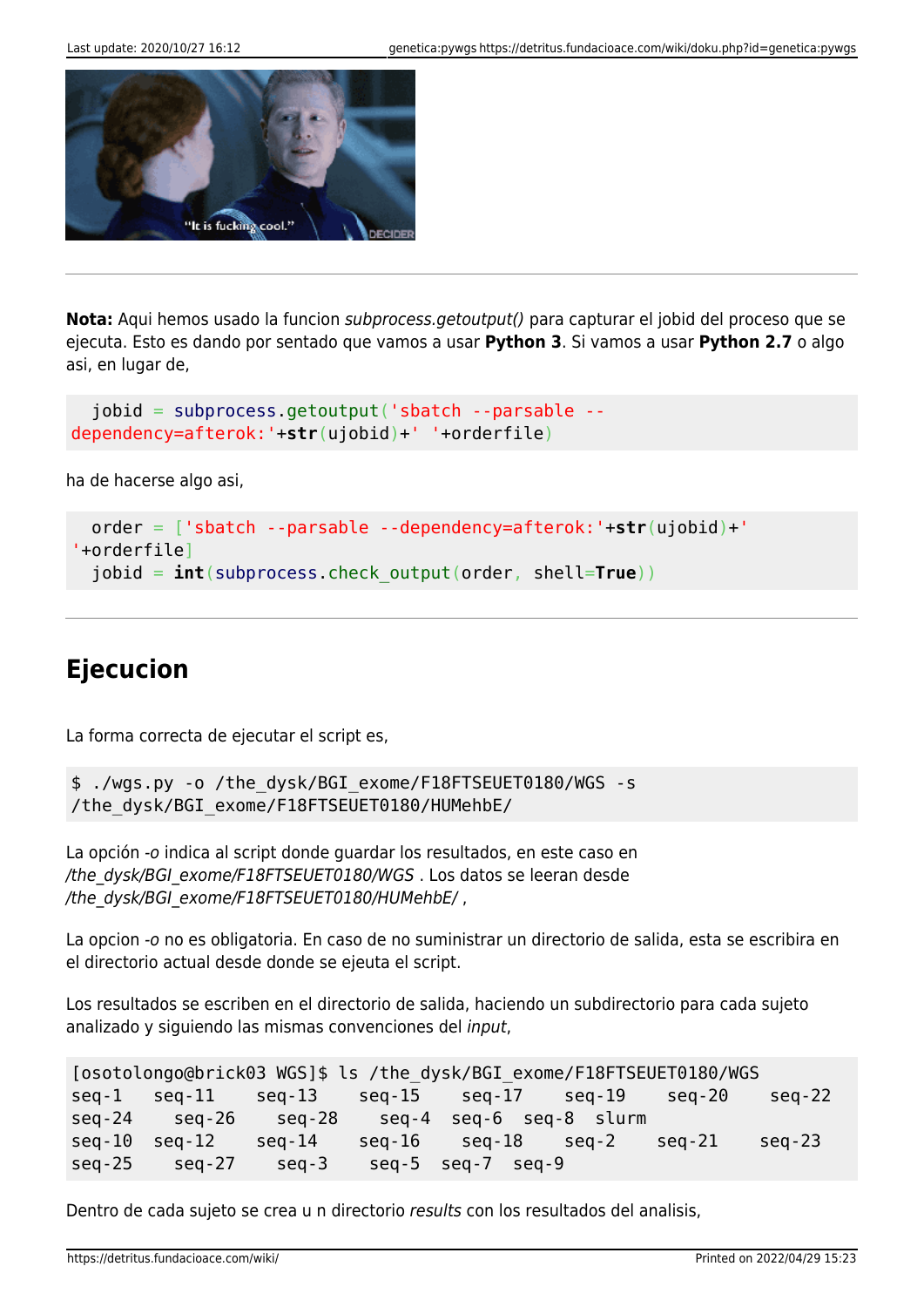```
[osotolongo@brick03 WGS]$ tree seq-1
seq-1
└── results
     - seql AnalyzeCovariates.pdf
       - seql before-after-plots.pdf
       - seql eval.gatkreport
       - seql exome coverage.sample statistics
       - seql exome coverage.sample summary
        ├── seq1_metrics.txt
        ├── seq1_raw.snps.indels.g.vcf.gz
       - seql raw.snps.indels.g.vcf.gz.tbi
       - seql recal.bai
       ├── seq1_recal.bam
       - seql recal data.table1
       - seql recal data.table2
       - seql verifybam.depthSM
       - seql verifybam.log
       - seql_verifybam.selfSM
1 directory, 15 files
```
#### **trick**

Esta estructura permitiria ejecutar,

```
$ ./wgs.pl -o /the_dysk/BGI_exome/F18FTSEUET0180/HUMehbE -s
/the_dysk/BGI_exome/F18FTSEUET0180/HUMehbE
```
y **en caso de no tener problemas con los permisos**, los resultados quedarian en un directorio dentro del mismo sujeto de proyecto. No se ha hecho asi por defecto previendo precisamente los problemas de permisos.

### **Troubleshooting**

Pueden ocurrir multitud de problemas en la ejecucion del script. Afortunadamente un fallo en uno de las tareas afecta solamente al sujeto individual sobre el que se realiza la tarea. El resto de sujetos se procesara correctamente.

Al ocurrir un fallo en algun script, el sistema enviara un email informando del fallo y el jobid asociado. Toda la informacion ira en el subject del email.

### **ejemplo 1**

Aqui se informa que la tarea con *jobid = 154540* ha fallado. Tambien sabemos que esta relacionada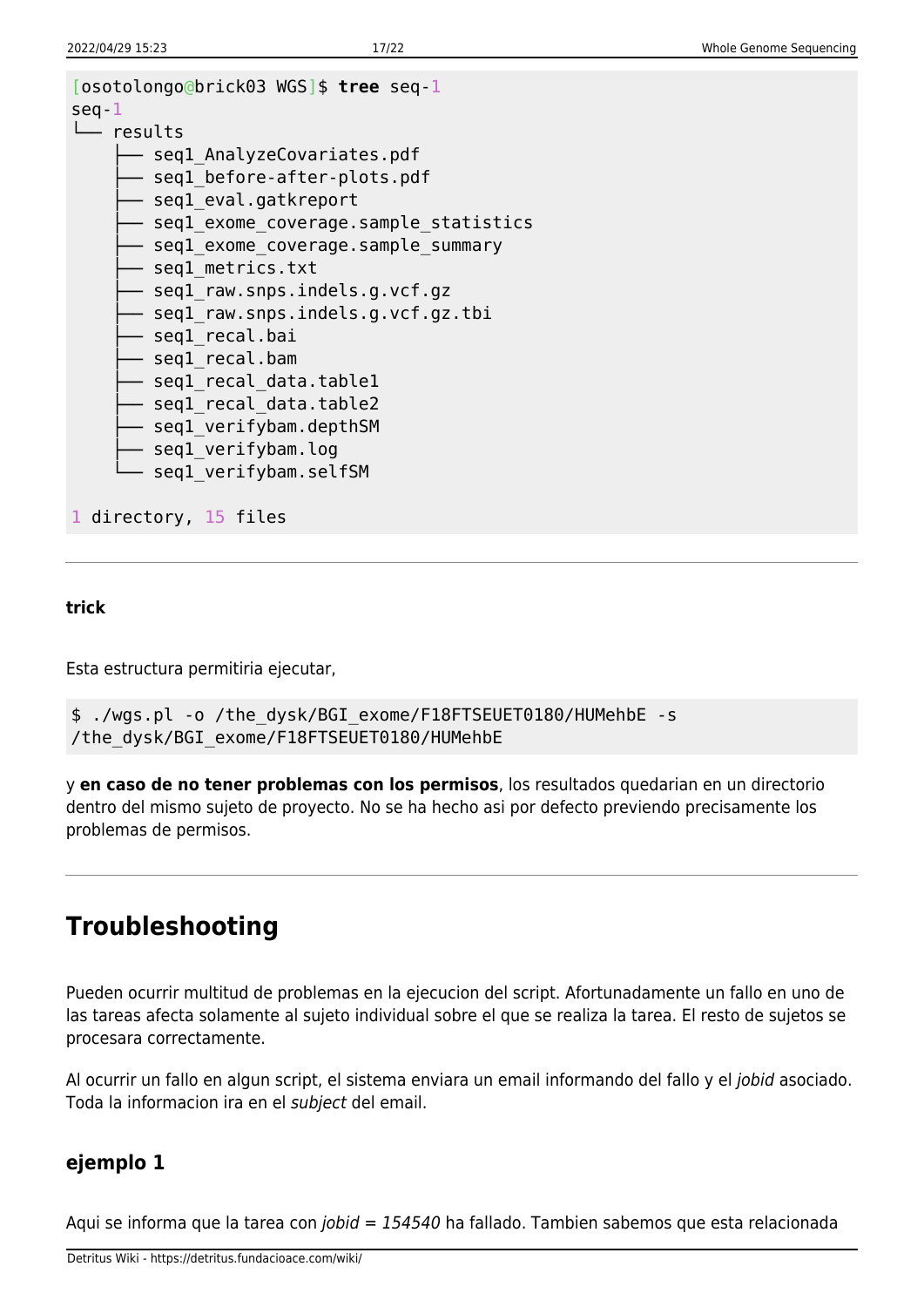con el sujeto seq-27.

SLURM Job\_id=154540 Name=sam\_seq-27 Failed, Run time 00:28:28, FAILED, ExitCode 1

Ahora, dentro del directorio de output se crea un directorio llamado slurm donde se guardan todos los logs de ejecucion de las tareas. Hemos de buscar este fallo en particular por el jobid,

[osotolongo@brick03 WGS]\$ ls slurm/ | grep 154540 bwa\_seq-27-154540

una vez localizado el log correcto podeos buscar el error manualmente,

[osotolongo@brick03 WGS]\$ less slurm/bwa\_seq-27-154540

o simplemente hacer algun grep,

```
[osotolongo@brick03 WGS]$ grep -i error slurm/bwa_seq-27-154540
[gzread] Input/output error
```
Como informacion adicional, en el directorio slurm tambien se guardan los scripts a ejecutar para cada parte del proceso,

```
[osotolongo@brick03 WGS]$ ls slurm/ | grep seq-27 | grep sh
bwa_seq-27_0.sh
bwa_seq-27_1.sh
bwa_seq-27_2.sh
bwa_seq-27_3.sh
merge_seq-27.sh
validate_seq-27.sh
verify_seq-27.sh
```
El nombre del log nos dice que ha fallado alguno de los bwa. En caso de querer depurar mas lo que ha pasado podemos leer el log y encontrar cual de los comandos ha fallado exactamente.

### **ejemplo 2**

Algo menos basico, recibimos un email con subject,

```
SLURM Job id=154595 Name=validate seq-8 Failed, Run time 01:01:18, FAILED,
ExitCode 2
```
y buscamos el log correspondiente,

```
[osotolongo@brick03 WGS]$ ls slurm/ | grep 154595
validate_seq-8-154595
```
Aqui si hacemos,

https://detritus.fundacioace.com/wiki/ Printed on 2022/04/29 15:23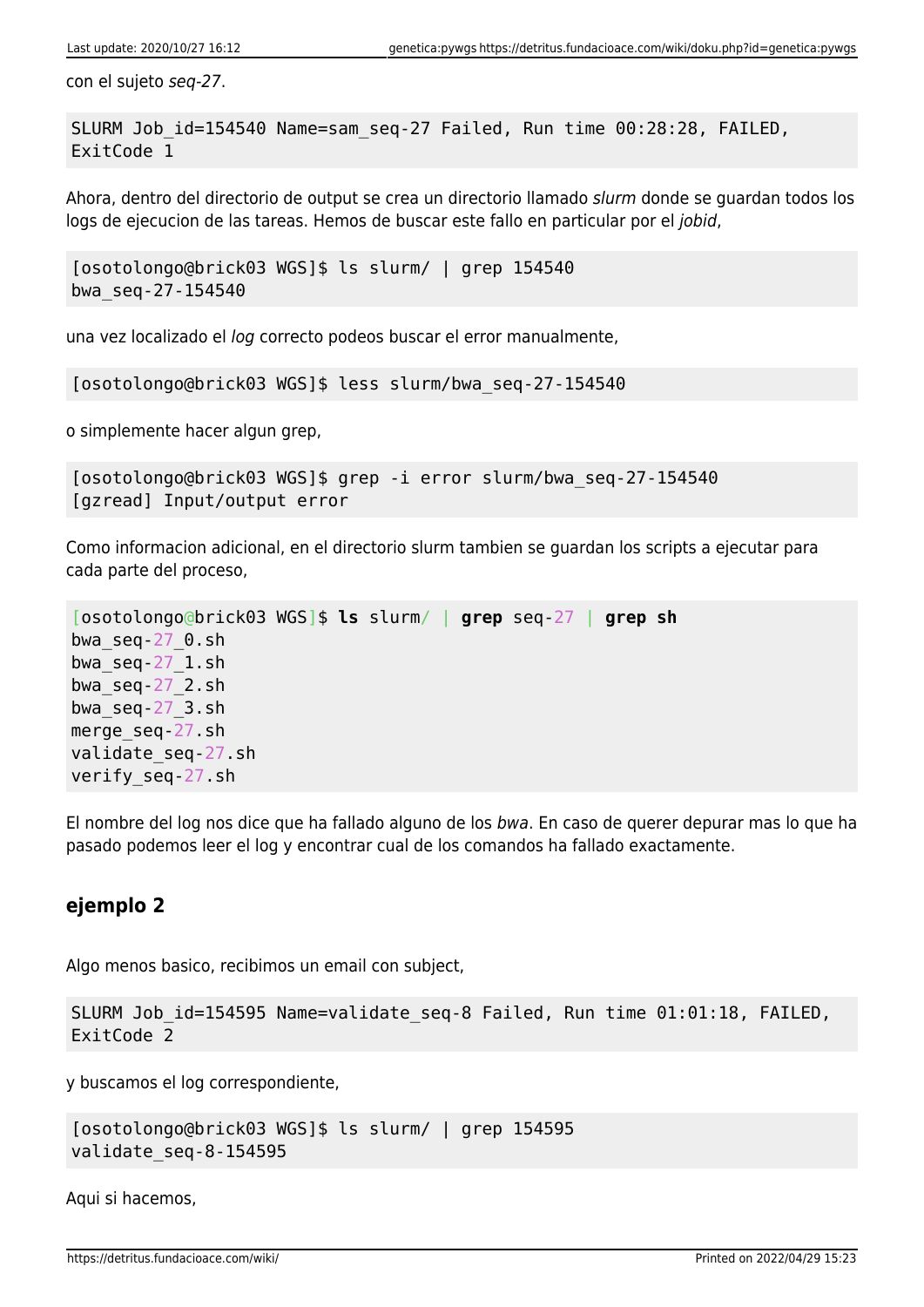[osotolongo@brick03 WGS]\$ grep -i error slurm/validate\_seq-8-154595

obtenemos un monton de informacion ya que el error ocurrio a un nivel y todos los niveles posteriores arrojan errores. Asi que no hay mas remediio que leerse el log con calma, y vemos que mientras se hace **MarkDuplicates** tenemos un error de Java,

Exception in thread "main" picard.PicardException: Exception writing ReadEnds to file. at picard.sam.markduplicates.util.ReadEndsForMarkDuplicatesCodec.decode(ReadEnd sForMarkDuplicatesCodec.java:110) at picard.sam.markduplicates.util.ReadEndsForMarkDuplicatesCodec.decode(ReadEnd sForMarkDuplicatesCodec.java:32) at htsjdk.samtools.util.SortingCollection\$FileRecordIterator.advance(SortingCol lection.java:630) at htsjdk.samtools.util.SortingCollection\$FileRecordIterator.next(SortingCollec tion.java:620) at htsjdk.samtools.util.PeekIterator.peek(PeekIterator.java:69) at htsjdk.samtools.util.SortingCollection\$PeekFileRecordIteratorComparator.comp are(SortingCollection.java:655) at htsjdk.samtools.util.SortingCollection\$PeekFileRecordIteratorComparator.comp are(SortingCollection.java:652) at java.util.TreeMap.compare(TreeMap.java:1295) at java.util.TreeMap.put(TreeMap.java:538) at java.util.TreeSet.add(TreeSet.java:255) at htsjdk.samtools.util.SortingCollection\$MergingIterator.next(SortingCollectio n.java:566) at picard.sam.markduplicates.MarkDuplicates.generateDuplicateIndexes(MarkDuplic ates.java:729) at picard.sam.markduplicates.MarkDuplicates.doWork(MarkDuplicates.java:259) at picard.cmdline.CommandLineProgram.instanceMain(CommandLineProgram.java:305) at picard.cmdline.PicardCommandLine.instanceMain(PicardCommandLine.java:103) at picard.cmdline.PicardCommandLine.main(PicardCommandLine.java:113) Caused by: java.io.IOException: failed to read chunk at org.xerial.snappy.SnappyInputStream.hasNextChunk(SnappyInputStream.java:433) at org.xerial.snappy.SnappyInputStream.read(SnappyInputStream.java:167) at java.io.DataInputStream.readFully(DataInputStream.java:195) at java.io.DataInputStream.readLong(DataInputStream.java:416) at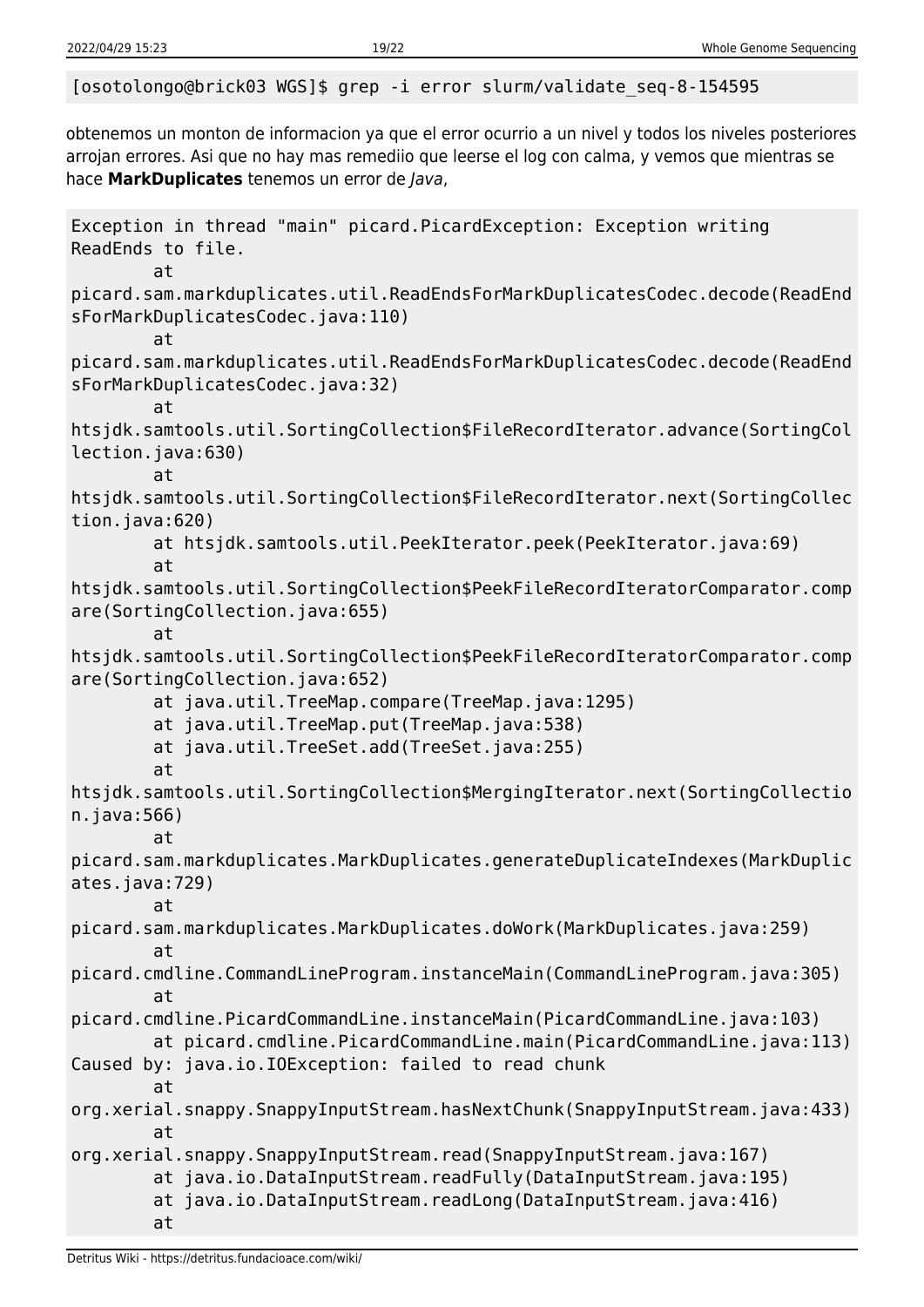```
picard.sam.markduplicates.util.ReadEndsForMarkDuplicatesCodec.decode(ReadEnd
sForMarkDuplicatesCodec.java:92)
         ... 15 more
```
Este error desencadena todos los demas errores.

Dado que sabemos que este log corresponde al script validate seg-8.sh podemos encontrar rapidamente el comando culpable del error,

```
[osotolongo@brick03 WGS]$ grep MarkDuplicates slurm/validate_seq-8.sh
java -Djava.io.tmpdir=/nas/osotolongo/tmp/ -Xmx8g -jar
/nas/usr/local/bin/picard.jar MarkDuplicates
I=/the_dysk/BGI_exome/F18FTSEUET0180/WGS/seq-8/tmp/seq8_sorted.bam
O=/the_dysk/BGI_exome/F18FTSEUET0180/WGS/seq-8/tmp/seq8_GATKready.bam
METRICS FILE=/the dysk/BGI exome/F18FTSEUET0180/WGS/seq-8/tmp/seq8 metrics.t
xt QUIET=true MAX_RECORDS_IN_RAM=2000000 ASSUME_SORTED=TRUE
CREATE_INDEX=TRUE
```
e intentar reparar lo que este mal.

### **Opciones extra**

#### **lista de inclusion**

Digamos que de un pool de sujetos han fallado 2 o 3. No queremos tener que ejecutar el analisis para todos los sujetos, solo para los que han fallado. No queremos mover los sujetos que han fallado a un nuevo directorio pues atenta contra la organizacion del trabajo y el uso correcto del tiempo.

Para esto existe la opcion -cut que indica al script que se analice exclusivamente los sujetos contenidos en un archivo de input.

La forma correcta de utilizarlo es la siguiente. Ejemplo, si solo queremos que se ejecute el analisis en los sujetos seq-8 y seq-27, hacemos el siguiente archivo,

```
[osotolongo@brick03 WGS]$ cat /nas/osotolongo/wgs/only.txt
seq-8
seq-27
```
y tras esto ejecutamos algo como,

```
$ ./wgs.py -c /nas/osotolongo/wgs/only.txt -o
/the_dysk/BGI_exome/F18FTSEUET0180/WGS -s
/the_dysk/BGI_exome/F18FTSEUET0180/HUMehbE
```
que hara todo el procedimiento pero solo para estos sujetos.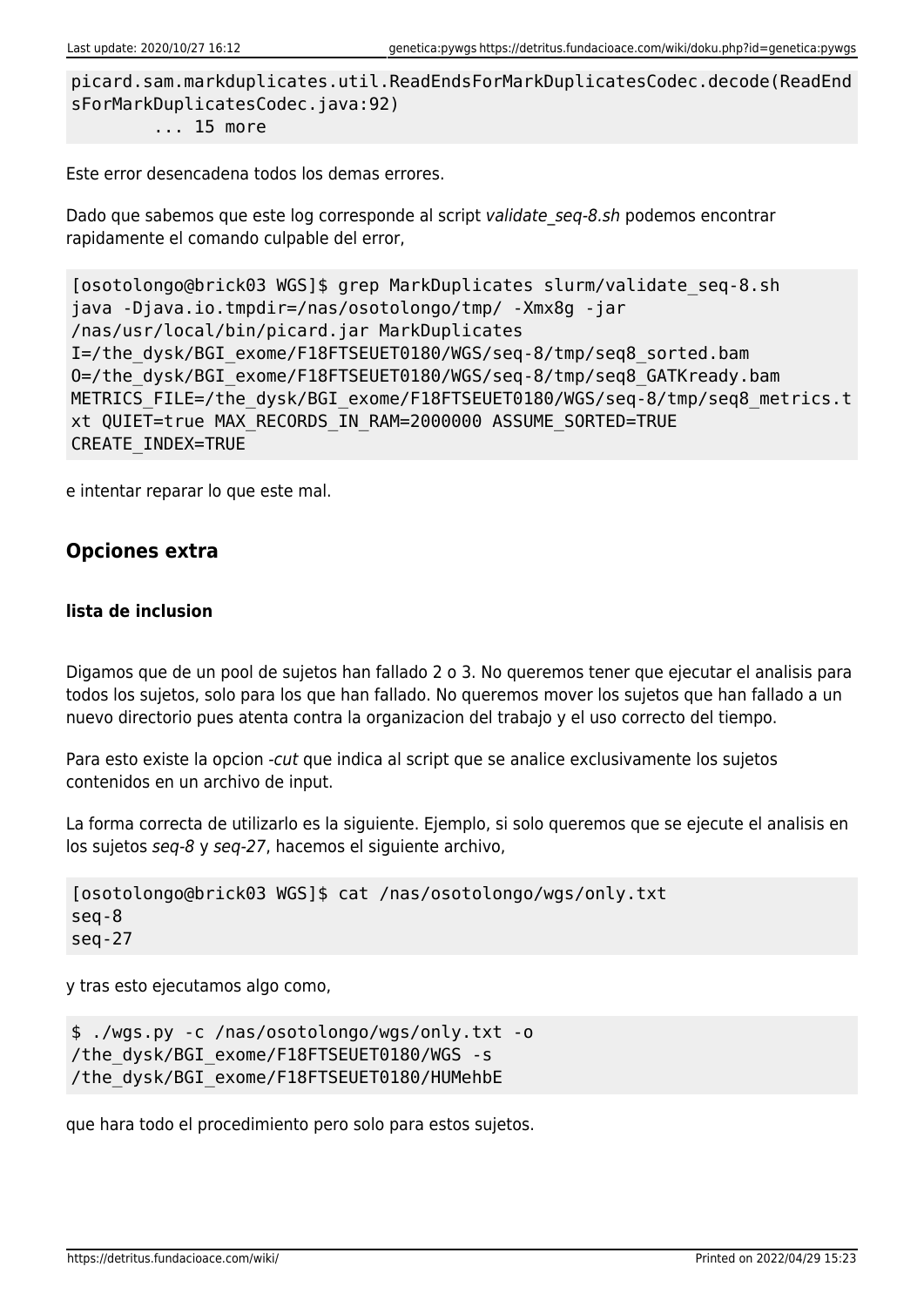#### **debug**

Para ayudar en la localizacion de errores existe la opcion -g, para indicar que no se borren los archivos temporales. El comando,

\$ ./wgs.py -g -o /the\_dysk/BGI\_exome/F18FTSEUET0180/WGS -s /the\_dysk/BGI\_exome/F18FTSEUET0180/HUMehbE

deja un subdirectorio tmp por cada sujeto con sus archivos temporales correspondientes. Ejemplo para seq-5, estos archivos estarian en /the dysk/BGI exome/F18FTSEUET0180/WGS/seq-5/tmp/.

### **Usando containers**

He logrado crear un container con todas las herramientas del pipeline. Tal y como esta construido el script para que funcione bastaria con cambiar los paths del sistema para incluir el container. Esto es, arriba del todo cambiar las lineas,

```
ref_dir = '/the_dysk/BGI_exome/reference'
container = 'singularity run --cleanenv -B /nas:/nas -B /the_dysk:/the_dysk
/nas/osotolongo/wgs/bin/wgs.sif'
bwa = container+' bwa'
picard = container+' java -
Djava.io.tmpdir=/nas/'+os.environ.get('USER')+'/tmp/ -Xmx8g -jar
/opt/picard.jar'
samtools = container+' samtools'
verifybamib = container+' verifyBamID'
gatk3 = container+' gatk3'
gatk4 = container+' gatk --java-options "-
DGATK_STACKTRACE_ON_USER_EXCEPTION=true -Xmx16G"'
gatk4_l = container+' gatk --java-options "-
DGATK STACKTRACE ON USER EXCEPTION=true -Xmx16G -XX:+UseConcMarkSweepGC"'
```
en principio todo los demas es igual,

```
[osotolongo@brick03 wgs]$ bin/cwgs.py -o /home/osotolongo/wgs/temp -c
only.txt -s /the_dysk/BGI_exome/F18FTSEUET0180/HUMehbE/
Submitted batch job 76
Submitted batch job 77
Submitted batch job 78
Submitted batch job 79
Submitted batch job 83
Submitted batch job 84
Submitted batch job 85
Submitted batch job 86
Submitted batch job 90
Submitted batch job 91
Submitted batch job 92
Submitted batch job 93
```